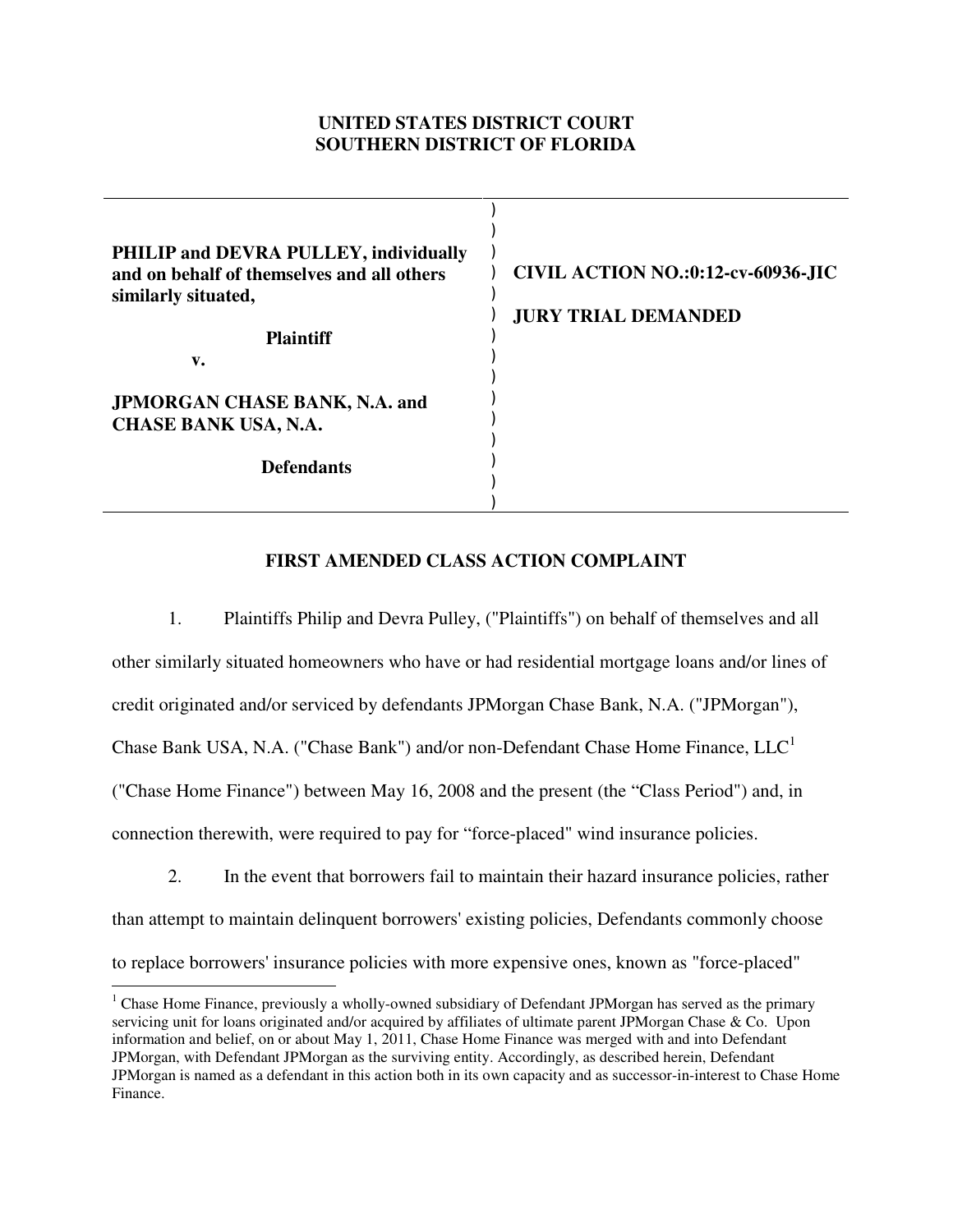insurance policies. Such policies provide less coverage and are substantially more costly than the borrowers' original policies, while providing lucrative financial benefits to servicers and/or their affiliates. Further, such policies often provide unnecessary or duplicative coverage, in that they are improperly backdated to collect premiums for time periods during which there is absolutely no risk of loss.

3. As the *American Banker* recently observed:

When banks buy insurance on the homes of borrowers whose policies have lapsed, they get a great deal. Just not for the homeowners and investors who have to pay for it.

Nominally purchased to protect the owners of mortgage-backed securities, such "force-placed" insurance can be 10 times as costly as regular policies, raising struggling homeowners' debt loads, pushing them toward foreclosure — and worsening the loss to investors on each defaulted loan.

Evidence of abuses and self-dealing in the force-placed insurance industry suggests that there may be far larger problems in how servicers are handling distressed loans than the sloppy document recording that has been the recent focus of industry woes.

Behind banks' servicing insurance practices lie conflicts of interest that align servicers and their insurer partners against borrowers and investors. Bank of America Corp. owns a force-placed insurance subsidiary, and most other major servicers receive commissions or reinsurance fees on the very same policies they purchase on investors' and borrowers' behalf.

*See* Jeff Horwitz, *Ties to Insurers Could Land Mortgage Servicers in More Trouble,* American

Banker (Nov. 9, 2010)(hereinafter "*Ties to Insurers"*), available at:

http://www.americanbanker.com/issues/175\_216/ties-to-insurers-servicers-in-trouble-1028474- 1.html?zkPrintable=1&nopagination=1

4. In this action, Plaintiffs challenge, among other things and as further described

herein, Defendants' decision to purchase force-placed wind insurance from insurers that provide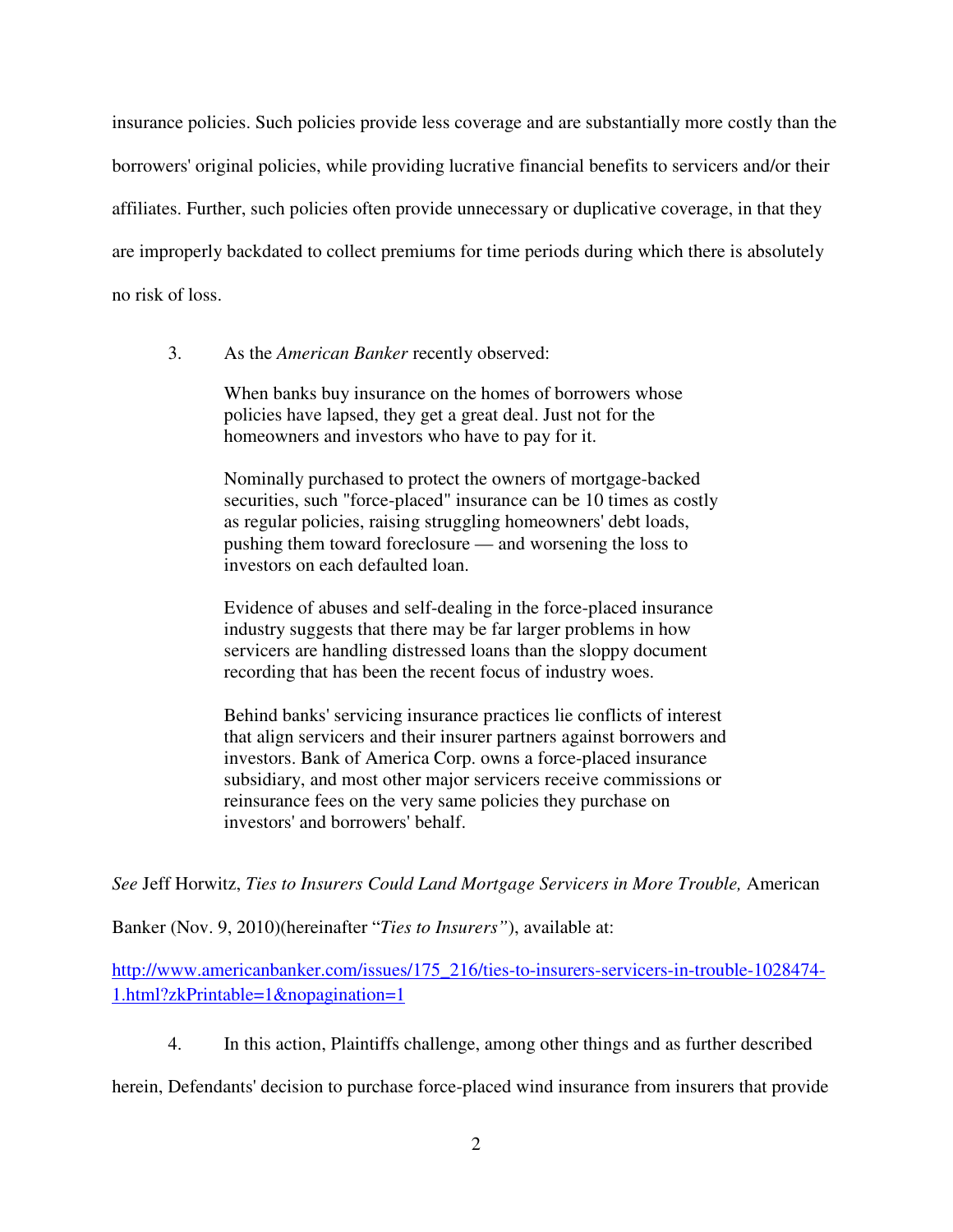a financial benefit to Defendants and/or their affiliates and at rates that far exceed borrowerpurchased wind insurance.

5. Throughout the Class Period, Defendants have engaged in unlawful, abusive and unfair practices with respect to force-placed insurance, including, among others and as described in further detail below: (a) receiving fees, payments, commission, improper reinsurance premiums and/or other things of value from providers of force-placed insurance; (b) providing force-placed insurance from their own affiliates at an improperly high cost to the borrower; and (c) forcing borrowers to pay for unnecessary insurance.

6. Defendants' unlawful actions include, *inter alia,* purchasing unconscionably highpriced insurance policies, having pre-arranged agreements to purchase force-placed insurance from a single company in which they have a financial interest, backdating the force-placed policies to charge for retroactive coverage, and giving and receiving "commissions" or "kickbacks" for the procurement of the force-placed policies. These actions constitute a pattern of exploitative profiteering and self-dealing against the interest of Plaintiffs and the absent Class members.

8. At issue in this case, is whether Defendants engaged in unfair, deceptive and/or fraudulent business, whether Defendants manipulated the force-placed insurance process so as to obtain kickbacks, and whether by doing so, Defendants have violated their duty of good faith and fair dealing to the Plaintiffs and the Class. Plaintiffs and the Class seek statutory and compensatory damages for the harm caused by Defendants' unlawful conduct, as well as restitution for Defendants' unjust enrichment.

#### **JURISDICTION AND VENUE**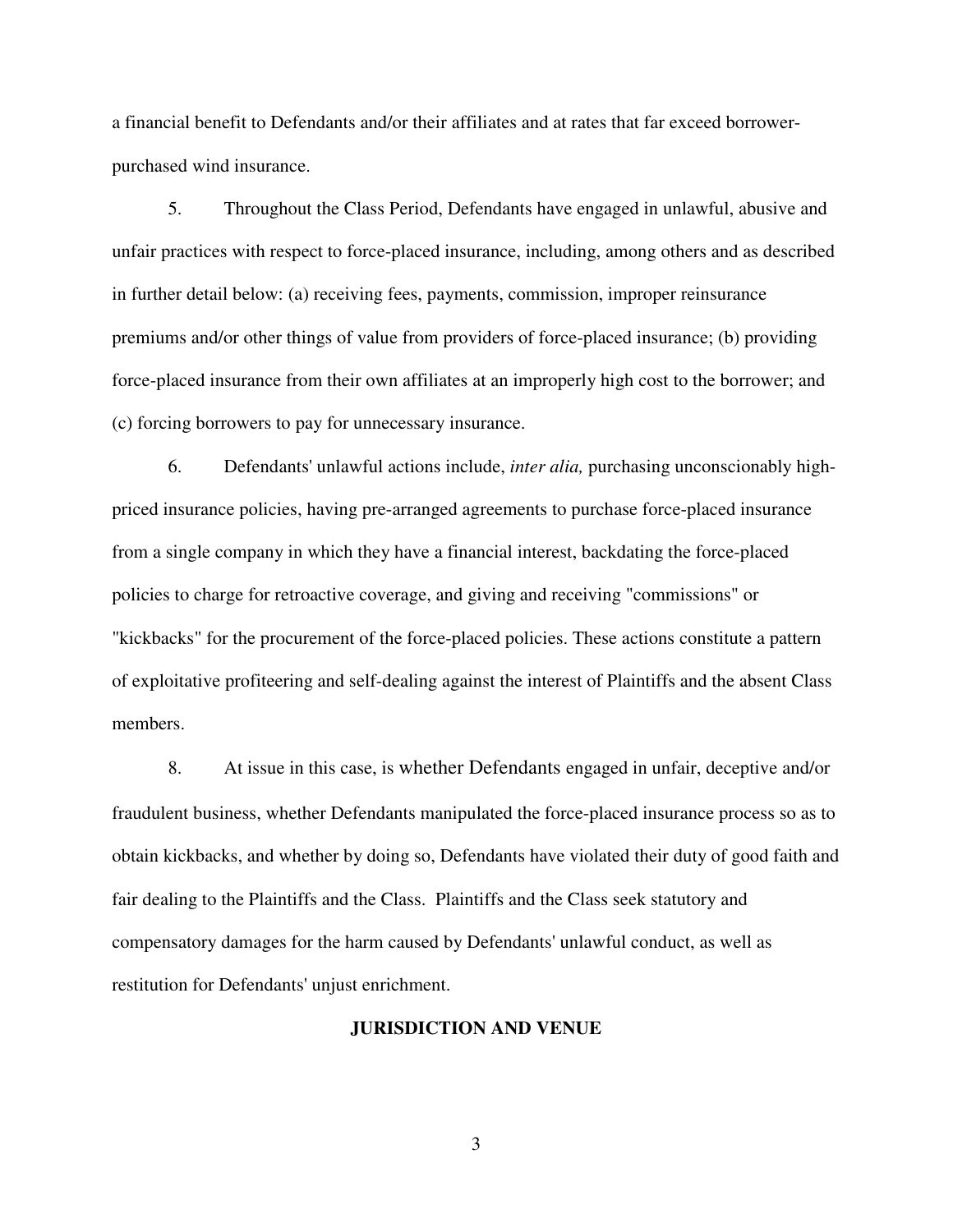9. This Court has subject matter jurisdiction over this action pursuant to 28 U.S.C. §§ 1331 and 1367 and 12 U.S.C. § 2614.

10. This Court has personal jurisdiction over defendants because defendants are licensed to do business in Florida or otherwise conduct business in Florida.

11. This Court also has original diversity jurisdiction pursuant to the Class Action Fairness Act, 28 U.S.C. § 1332(d)(2) ("CAFA"). Plaintiffs are citizens of the Commonwealth of Pennsylvania and own a home in the State of Florida. Defendants are citizens of different states. The amount in controversy in this action exceeds \$5,000,000, and there are more than 100 members the classes.

12. In addition, this Court has diversity jurisdiction over Plaintiffs' state law claims pursuant to 28 U.S.C. § 1332(a). The matter in controversy is greater than \$75,000 and this matter is between citizens of different states. This Court also has supplemental jurisdiction over Plaintiffs' state law claims pursuant to 28 U.S.C. § 1367.

13. Venue is proper in this district under 28 U.S.C. § 1391(b) and 12 U.S.C. § 2614 because the real property involved in Plaintiff's mortgage loan transaction is located in this district, Defendants regularly conduct business in this district, and/or a substantial part of the events giving rise to the claims occurred in this district.

#### **PARTIES**

14. Plaintiffs Philip and Devra Pulley (the "Pulleys") own a home in Lighthouse Point, Florida. On or about March 23, 2005, the Pulleys entered into a mortgage loan agreement with Washington Mutual Bank, F.A., secured by their residence in Lighthouse Point, Florida ("Pulley Mortgage"). *See* Pulley Mortgage, attached as Exhibit 1 hereto.

15. The Pulley Mortgage does not require them to acquire wind insurance. Rather, the Pulley Mortgage states in section 5 entitled "Property Insurance":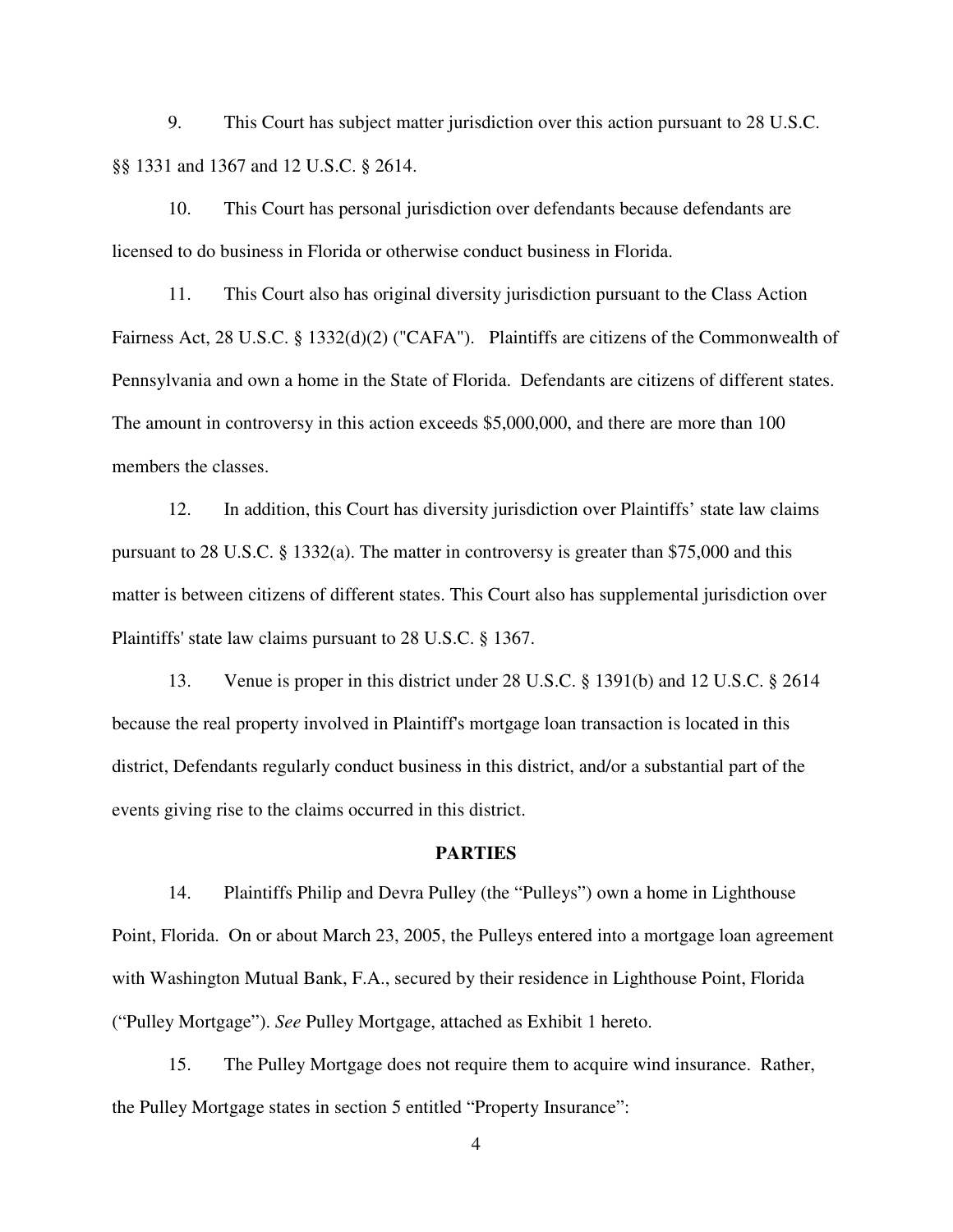Borrower shall keep the improvements now existing or hereinafter erected on the Property insured against loss by fire, hazards included within the term "extended coverage" and any other hazards including, but not limited to, earthquakes and floods, for which Lender requires insurance.

 16. Although not required by their mortgage, on or about September 12, 2005, the Pulleys obtained a wind hazard insurance policy from Citizens Property Insurance Company ("Citizens") with an annual premium of \$7,735.00. The policy provided \$1,200,000.00 of coverage on the structure and \$600,000 of coverage on the contents of their home. *See* Citizens Property Insurance Company Wind Only Policy ("Citizens Wind Policy") attached hereto as Exhibit 2.

17. During September 2008, JPMorgan acquired the Pulley's mortgage from Washington Mutual Bank F.A.

18. The Pulleys continually maintained their Citizens Wind Policy from 2005 until September 2010, never paying more than \$9,612.00 for their annual premium. In 2010 Citizens declined to continue the Pulleys' Citizens Wind Policy, unless they made certain improvements to the property and satisfied Citizens' inspections of the property. After receipt of this notice, the Pulley's made numerous improvements to their property in an effort to meet Citizens' requirements. Citizens conducted numerous inspections of the property until February 2011, when it deemed the Pulleys' renovations sufficient to meet its requirements and reinstated their Citizens Wind Policy.

19. On or about September 15, 2010, at the same time the Pulleys were renovating their home, Chase Home Finance sent the Pulleys a letter stating that it did not have records of their wind insurance policy. *See* September 15, 2010 letter to Phillip and Devra Pulley attached hereto as Exhibit 3. In addition, that letter erroneously states that under the terms of their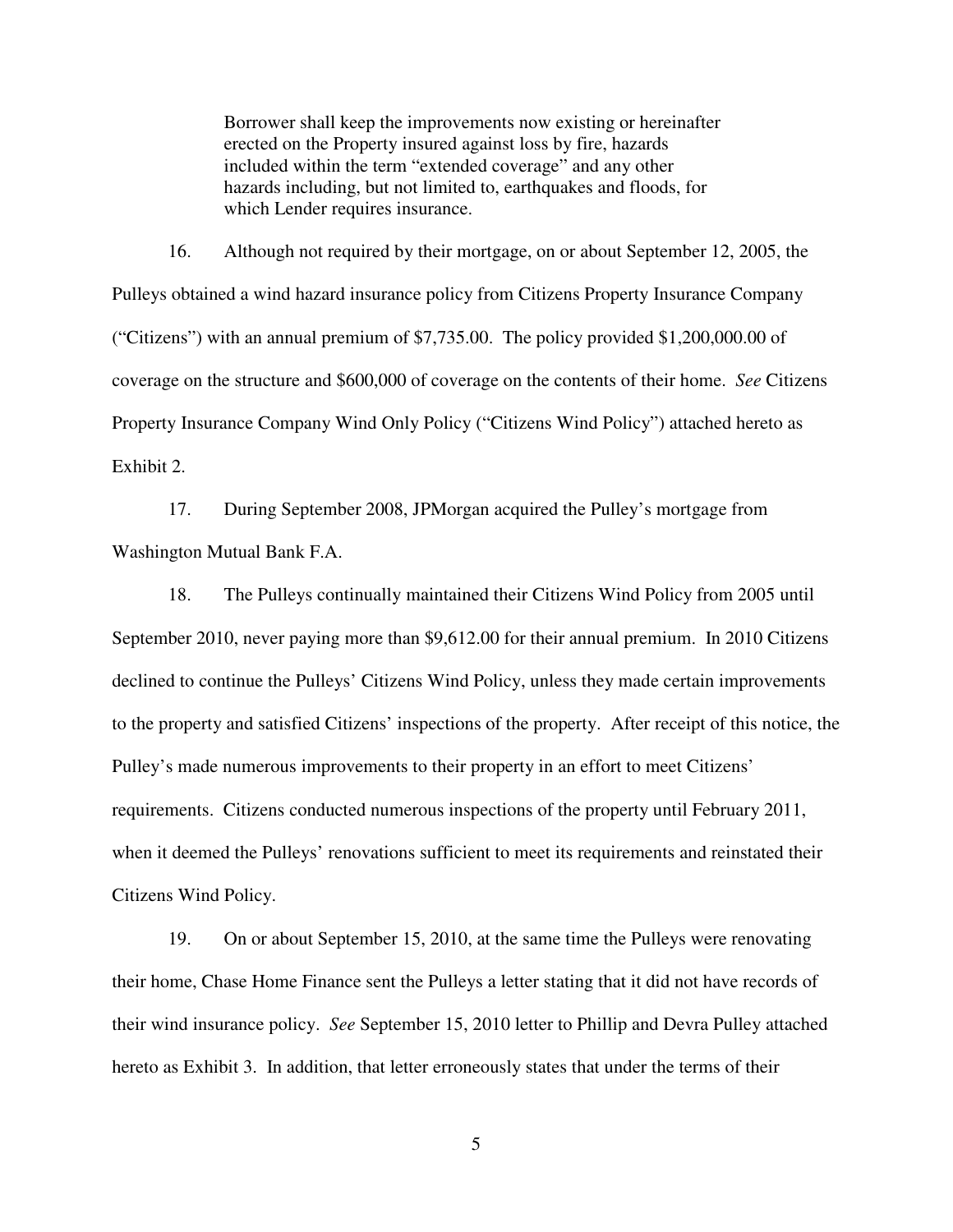mortgage agreement, the Pulleys were required to provide Chase Home Finance with "current wind insurance information."

20. On September 28, 2010, Chase Home Finance entered into a loan modification agreement with the Pulleys, which amended the original mortgage on their property. *See*  September 28, 2010 Loan Modification attached hereto as Exhibit 4. That loan modification agreement did not change the Pulleys obligations with respect to wind insurance. Section C of the Loan Modification provides that the Pulleys agreed:

To comply with all covenants, agreements and requirements of the Loan Documents<sup>2</sup>, except to the extent that they are modified by this agreement, including my agreement to make all payments of taxes, insurance premiums, assessments, impounds, and all other payments, the amount of which may change periodically over the term of my loan.

Hence, as with the original Pulley Mortgage, the Loan Modification did not require the Pulleys to obtain a wind hazard insurance policy.

21. On October 15, 2010, Chase Home Finance notified the Pulley's that under the terms of their mortgage agreement, the Pulleys were required to have wind insurance and if it did not receive confirmation of the existence of an "adequate" wind policy, it would force-place a policy in 30 days. *See* October 15, 2010 letter to Phillip and Devra Pulley attached hereto as Exhibit 5. In that letter, Chase continued to insist that "[a]ccording to the terms of your mortgage, you are required to maintain continuous wind and hail insurance (hereafter, "wind insurance") in the same coverage amount of your current homeowner's insurance on your property." That same letter erroneously told the Pulleys:

Your mortgage or deed of trust requires you to maintain wind insurance equal to the amount of your hazard insurance on your property. Also, it permits us to purchase wind insurance at your expense if you fail to do so.

<sup>&</sup>lt;sup>2</sup> The Loan Modification Agreement provides that "The Mortgage and Note together as may previously have been modified or amended, are referred to as the "Loan Documents." *See* Exhibit 4.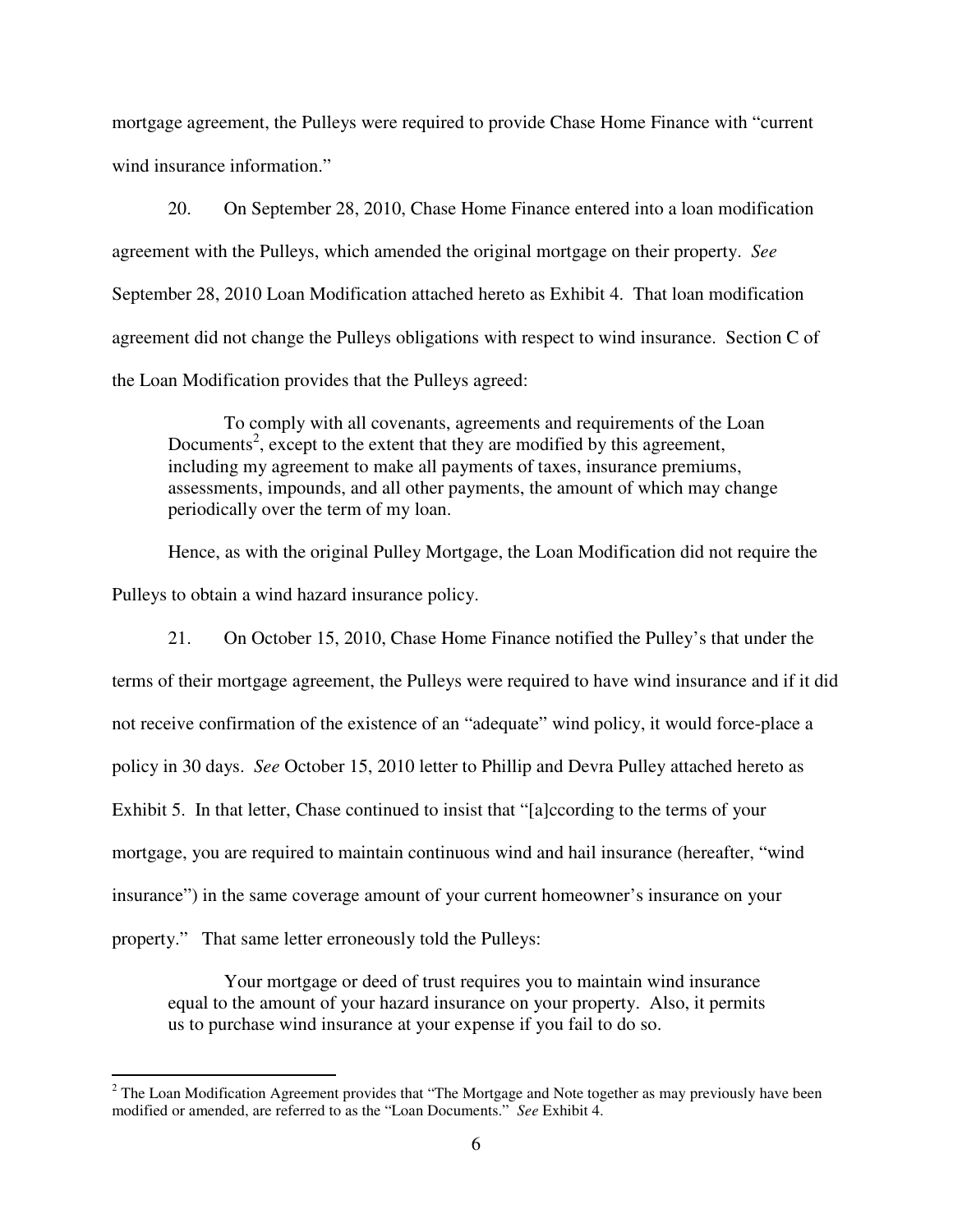22. The October 15, 2010 letter from Chase further states that:

If we obtain wind insurance for you, the cost is likely to be much higher than insurance you obtain on your own. This is because the wind insurance we purchase is issued automatically without evaluating the risk characteristics of the property. The premium for this insurance coverage will be \$61,629.75...

The wind insurance we obtain is limited and is primarily for the benefit of the person or company who presently owns your mortgage loan. If you incur property damage or loss, you may not have adequate coverage for any damages that you suffer because the person or company that owns your loan will be paid first….

If Chase purchases wind insurance for you, an affiliate of Chase will receive an economic benefit.

23. If the Pulleys were able to obtain a wind insurance policy, according to the

October 15, 2010 letter:

Even if you obtain your own coverage, please be aware that if there is a gap between the cancellation of your wind insurance and the effective date of your new coverage, you will be charged for the coverage that we purchased for the lapse period.

24. On October 28, 2010, Mr. Pulley forwarded to Chase Home Finance

documentation relating to the status of their Citizens Wind Policy. *See* October 28, 2010 letter to

Chase Home Finance from Phillip Pulley attached hereto as Exhibit 6. In addition, Mr. Pulley

directed his insurance agent to provide the same information to Chase Home Finance. *Id.* In

addition, the Pulleys continued to renovate their property in an effort to meet Citizens'

requirements for a wind policy.

25. November 25, 2010 Chase Home Finance sent to the Pulleys a Notice of Purchase of Wind Insurance with a copy of a Residential Windstorm Policy from Voyager Indemnity Insurance Company ("Voyager Wind Policy"). *See* November 25, 2010 letter from Chase Home Finance to Philip and Devra Pulley attached as Exhibit 7. Chase Home Finance force-placed on the Pulleys' home a one year wind hazard policy from Voyager Indemnity Insurance Company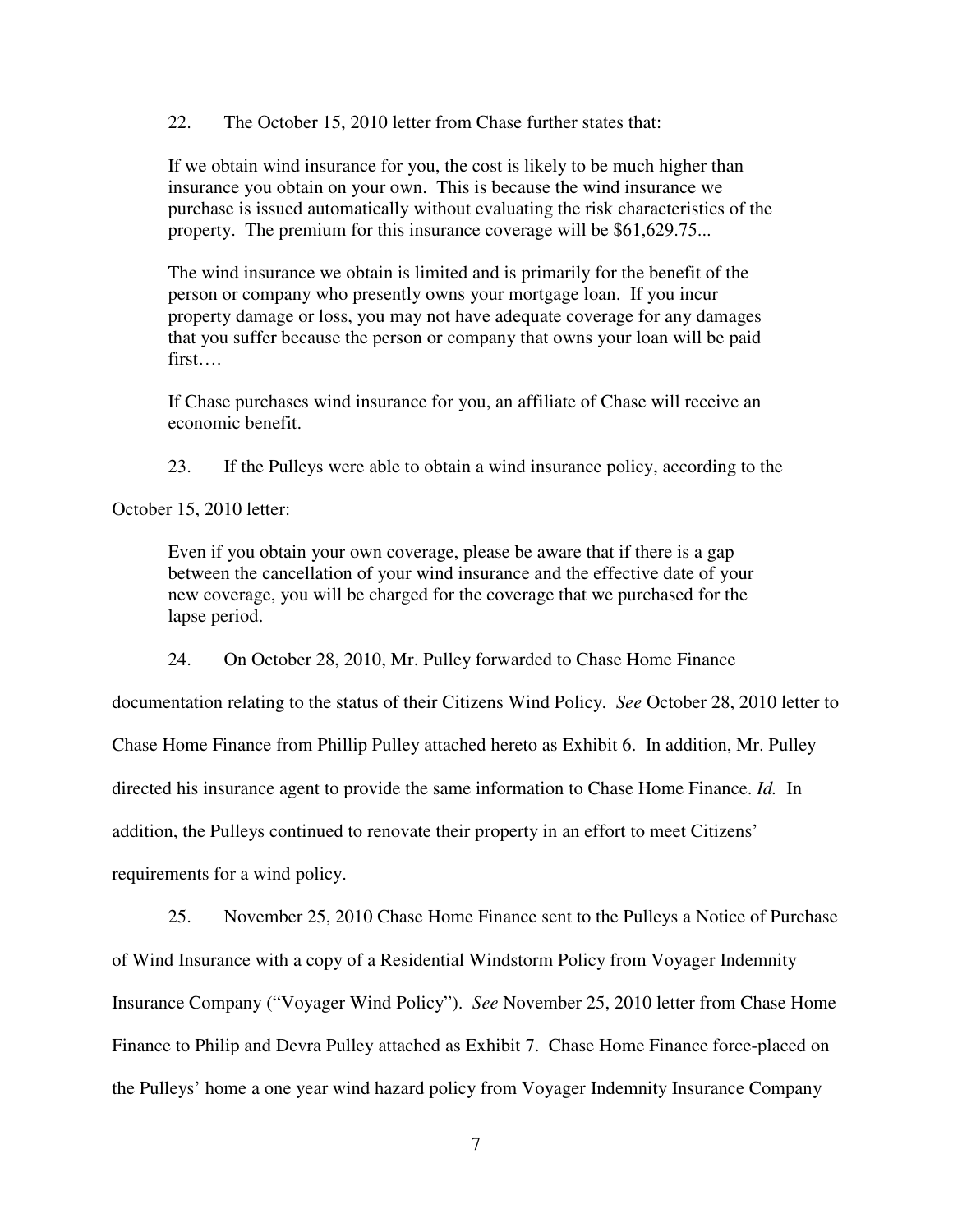with an annual premium of \$61,629.75, which provided \$1,638,000.00 of coverage on only the structure.<sup>3</sup> The premium for the Voyager Wind Policy was over 6 times the premium of the Pulleys' Citizens Wind Policy. In addition, the Voyager Wind Policy was backdated to September 12, 2010, despite the fact that there was no damage to the property or claims arising out of the property for period of the alleged lapse in coverage.

26. Chase Home Finance then added the \$61,629.75 annual premium to the Pulley's escrow account which added \$5,135.81 to their monthly mortgage payment. *See* Annual Escrow Account Statement dated January 18, 2011 attached as Exhibit 8.

27. On February 4, 2011, the Pulleys provided Chase Home Finance with a copy of their new Citizens Wind Policy with a total policy premium of \$10, 727. *See* Letter to Chase Home Finance dated February 4, 2011 attached as Exhibit 9.

28. On February 8, 2011 Chase Home Finance acknowledged the existence of the Pulley's Citizens Wind Policy. *See* Letter to Phillip and Devra Pulley dated February 8, 2011 attached as Exhibit 10. Chase Home Finance cancelled the Voyager Wind Policy and credited the Pulley's escrow account \$37, 162.75, representing premiums for the Voyager Wind Policy from February 8, 2011, the date of cancellation, until September 12, 2011, the expiration date of the policy. *See* Annual Escrow Account Statement dated March 3, 2011 attached as Exhibit 11. While there had been no wind damage during the period and consequently no risk of loss, Chase Home Finance demanded payment from the Pulleys for the Voyager Wind Policy for the period from September 12, 2010 until the date of cancellation, even though the policy had not been placed on the property until November 25, 2010*.* 

#### **DEFENDANTS**

 $\overline{a}$ 

 $3$  At the time the principal balance of the mortgage on the Pulleys' home was \$1,458,731.89.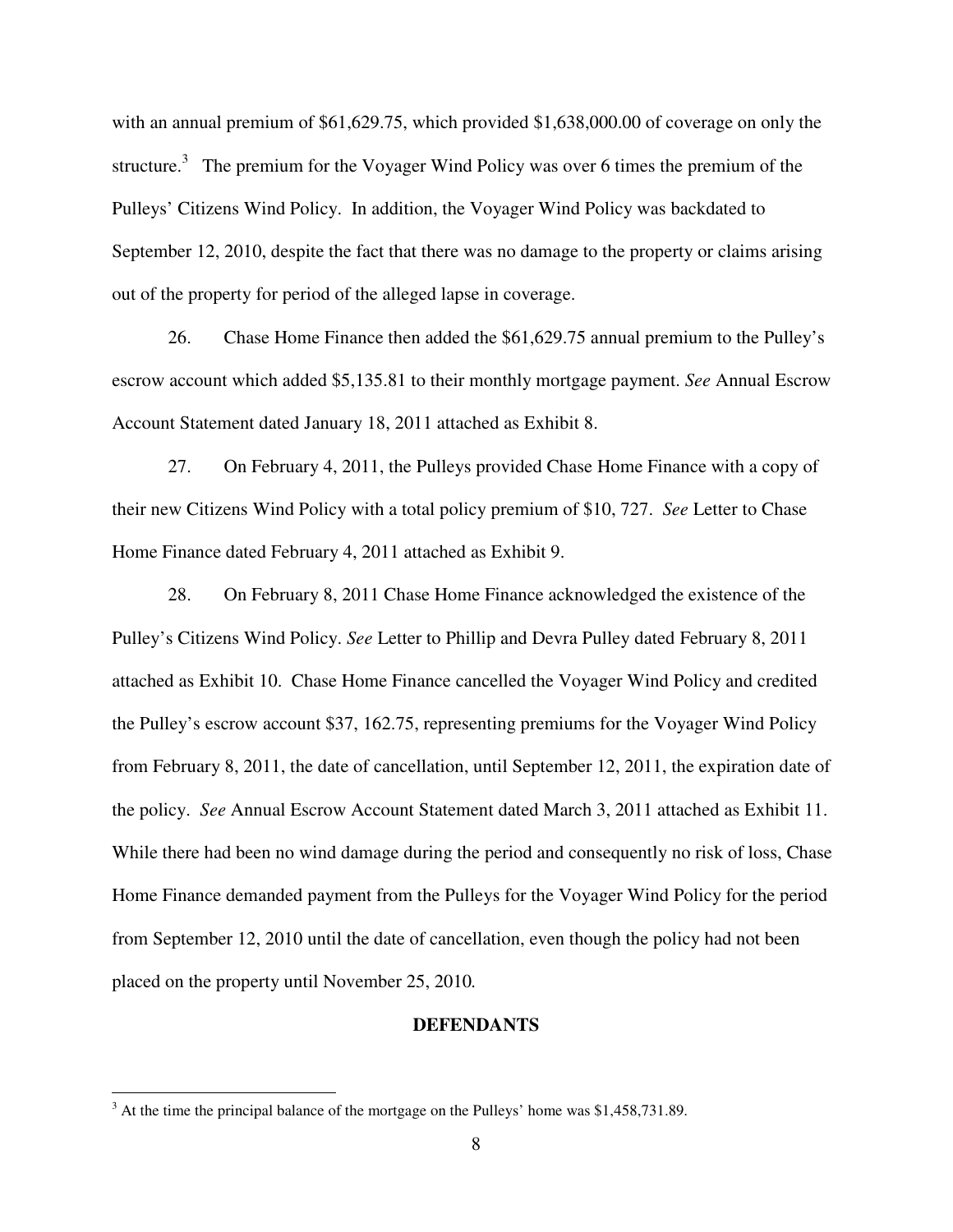31. Defendant JPMorgan, a subsidiary of JPMorgan Chase & Co., is a national banking association that conducts business in Florida and other states throughout the United States. Non-party Chase Home Finance, LLC ("Chase Home Finance") is a Delaware limited liability company that, during the relevant time period, served as the primary servicing unit for loans originated and/or acquired by affiliates of ultimate parent JPMorgan Chase & Co. On or about May 1, 2011**,** Chase Home Finance was merged with and into Defendant JPMorgan, with Defendant JPMorgan as the surviving entity. Accordingly, Defendant JPMorgan is named as a defendant in this action both in its own capacity and as successor-in-interest to Chase Home Finance.

32. Defendant Chase Bank, a subsidiary of JPMorgan Chase & Co., is a national banking association that conducts business in California and other states throughout the United States.

33. In all of its actions described herein, Chase Home Finance acted on its own behalf and as the duly authorized agent of Defendants JPMorgan and Chase Bank or other owners of the underlying notes and mortgage agreements. Defendants were contractually obligated to service the loans at issue pursuant to the terms of the mortgage contracts.

#### **CO-CONSPIRATORS**

34. Named herein as co-conspirators are (1) Chase Insurance Agency ("CIA") , a subsidiary of J.P. Morgan Chase &Co., which purports to act as an insurance agency and receives substantial commissions on insurance force- placed by Chase on mortgaged property serviced by Chase; (2) Banc One Insurance Company ("BOIC"), a subsidiary of J.P. Morgan Chase &Co., which purports to act as a re-insurer and receives substantial premiums on insurance force placed by Chase on mortgaged property serviced by Chase; and (3) Assurant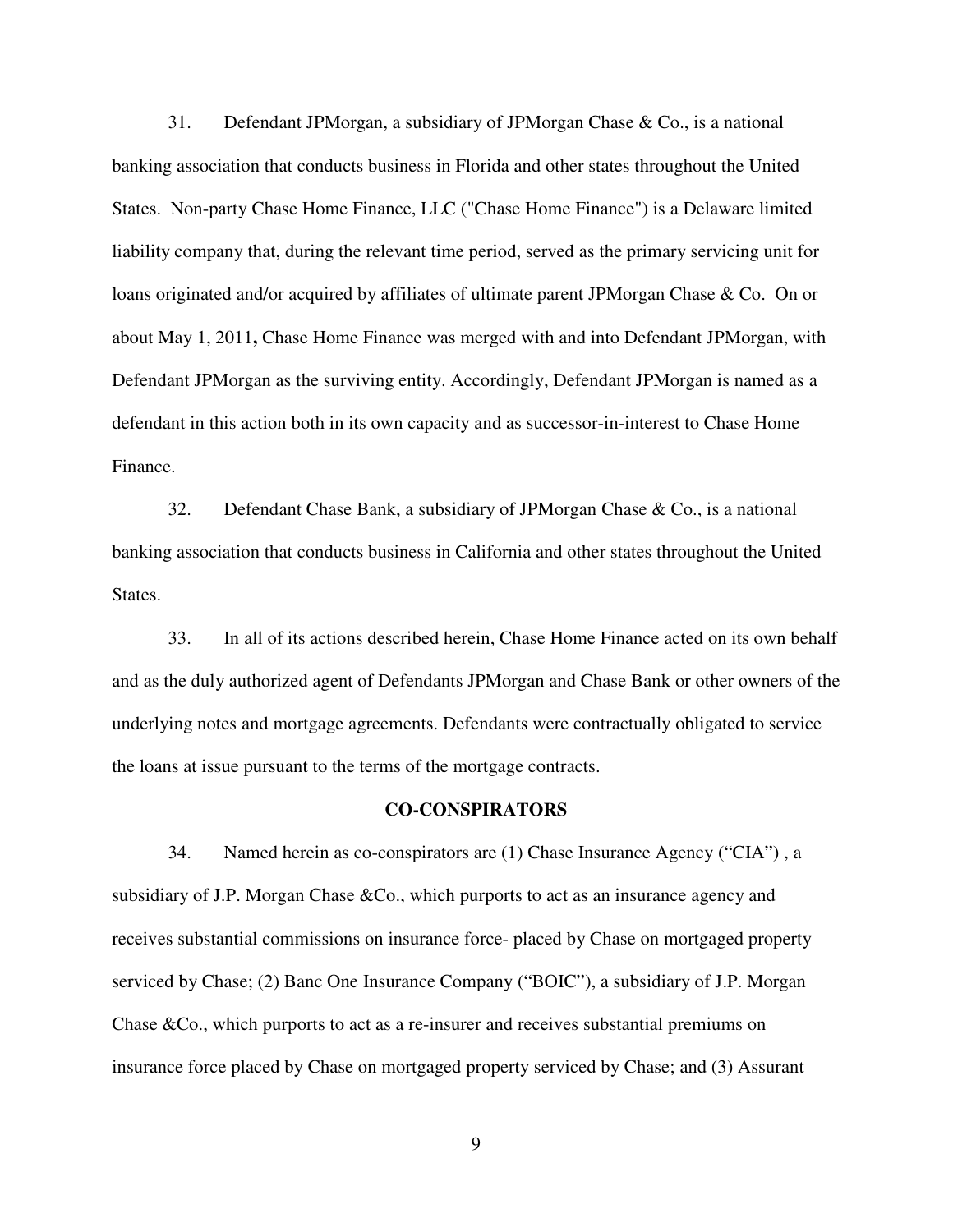Inc., which, on information and belief, is the exclusive insurance carrier for all hazard policies force placed by Chase on mortgaged property serviced by Chase.

#### **FACTUAL ALLEGATIONS**

35. Defendants JPMorgan and Chase Bank originate mortgage loans and acquire loans from other lenders. Each such loan is secured by a deed of trust on the underlying property. Prior to its merger into Defendant JPMorgan, Chase Home Finance acted as the servicer of these loans.

36. Upon information and belief, Defendants have a significant financial stake in Voyager Indemnity Insurance Company ("Voyager Indemnity"), a company that issues forceplaced windstorm insurance policies for Defendants. Specifically, Voyager Indemnity is a wholly-owned subsidiary of Assurant, Inc. ("Assurant"). *See* Assurant, Inc., Annual Report (Form 10-K), Exhibit 21 (February 23, 2011). As of January 19, 2010, JPMorgan Chase & Co. (the parent company of each of the Defendants) held 3,829,722 shares in Assurant through JPMorgan and other affiliates. *See* JPMorgan Chase & Co., Statement of Acquisition of Beneficial Ownership (Schedule 13G/ A) (January 19, 2010).

37. In order to protect the mortgagee's interest in the secured property, mortgage loan contracts typically allow the lender or third party servicer to "force-place insurance" when the homeowner fails to maintain hazard insurance. This discretion afforded Defendants to force place insurance is limited by the bounds of reasonable conduct. Defendants routinely exceed the bounds of reasonableness through the wrongful conduct described herein with respect to the forced placement of insurance.

38. The mortgage contract does not disclose, however, that Chase will receive commissions and/or re-insurance premiums from force-placed insurance providers for placing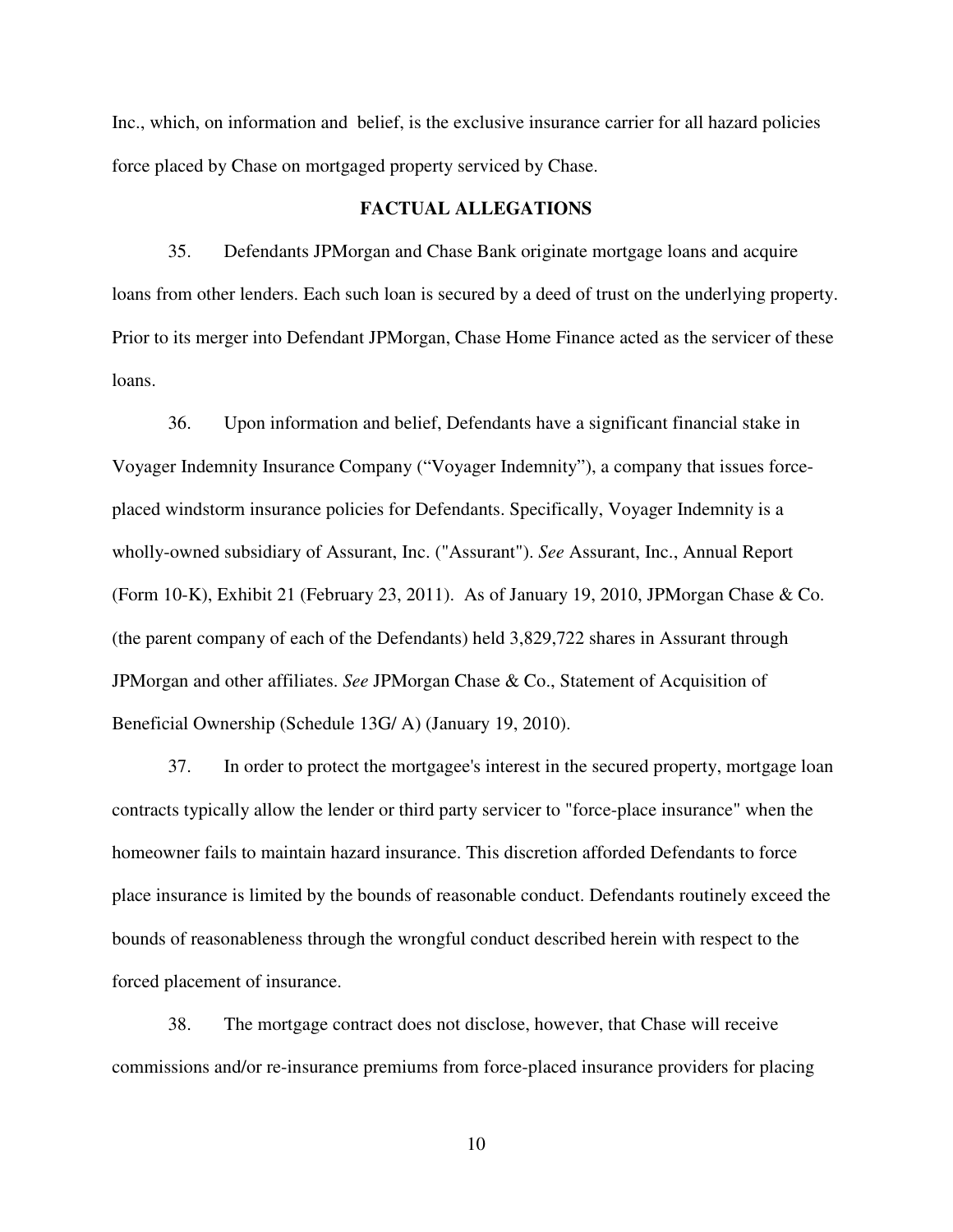the insurance with them. The mortgage contract also does not disclose that these payments to Chase will be based upon percentages applied to the cost of the insurance premium of the forceplaced insurance and that the greater the cost to the borrower the greater the payments to Chase.

39. Borrowers are generally unaware that the force-placed policy often covers only the loan amount, rather than the full value of the home. Because most forced placed insurance policies do not insure the contents of the property, the borrower could sustain a substantial loss if the home is damaged or destroyed.

40. These lender-placed or "force-placed" insurance policies are always more expensive than market-driven insurance coverage. Reportedly, such policies can cost as much as ten times more than competitively priced policies. While the force-placed insurance policy is for the benefit of the lender, the entire cost is passed on to the borrower.

#### **Defendants Receive Kickbacks in Violation of Their Duties to Borrowers**

41. The force-placing of insurance policies is a very lucrative business for servicers. Mortgage servicers, including Defendants, routinely receive kickbacks and commissions from insurance companies for placing borrowers into force-placed insurance, totaling as much as 40% of the premiums paid by homeowners. The mortgage servicer benefits by placing the policy either: (a) with an affiliate or (b) with a third party provider who has already agreed to share revenue with the servicer in the form a direct commission payment and/or through "reinsurance" premiums ceded to a subsidiary/affiliate of the servicer (a "captive reinsurance arrangement").

42. Under the commission arrangement, the provider of the force-placed insurance policy pays a commission either directly to the servicer or to a subsidiary posing as an insurance "agent." Typically, under such an arrangement, commissions are paid to a "licensed insurance agency," such as Defendants' subsidiary CIA, that is simply an affiliate or subsidiary of the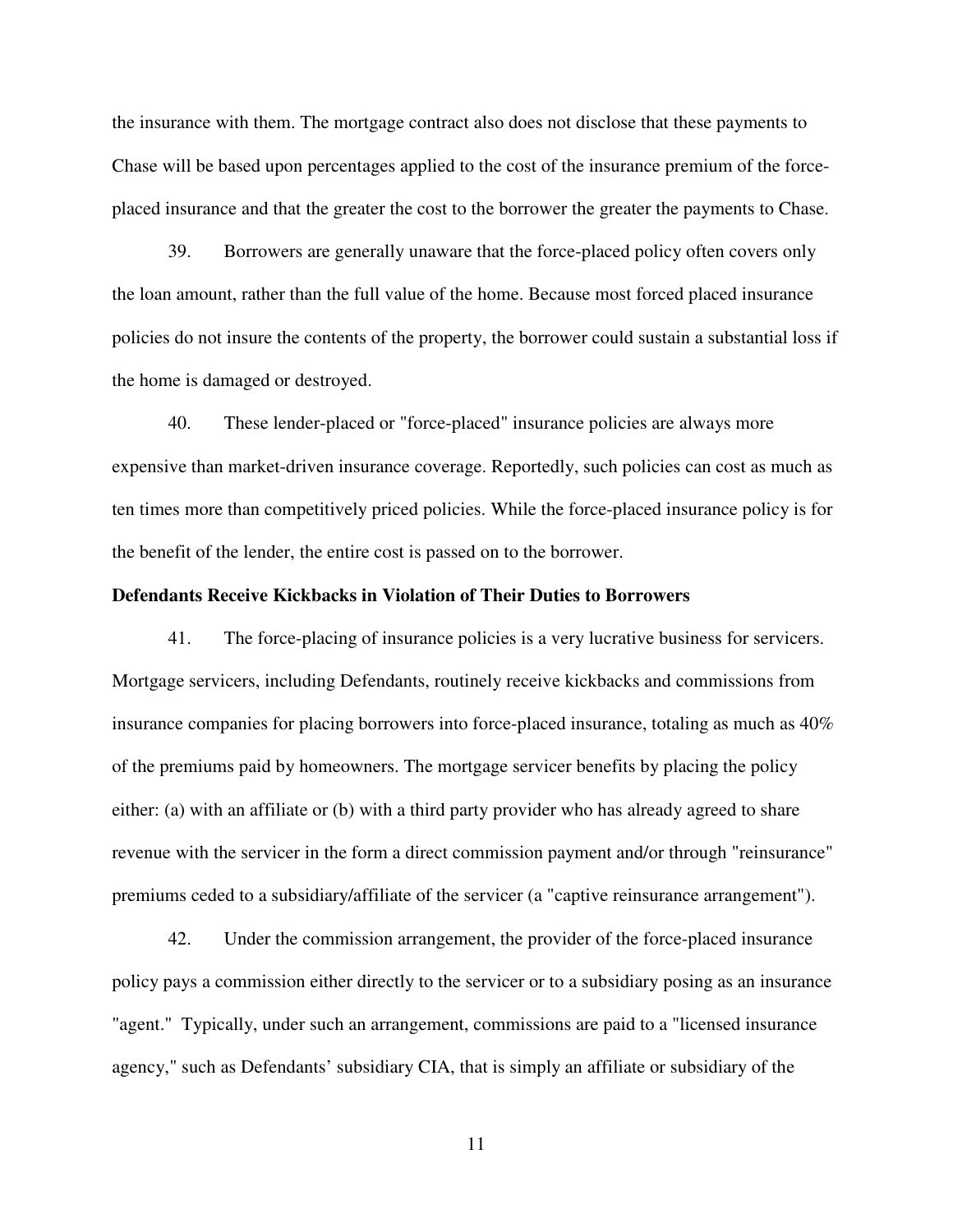servicer that does no insurance business and exists solely to receive kickbacks or commissions from force-placed insurance providers.

43. Under the captive reinsurance arrangement, the provider of the force-placed insurance policy agrees to "reinsure" the force-placed insurance policy with a subsidiary or "captive reinsurer," such as Defendants' subsidiary BOIC, of the referring mortgage servicer. In return for the subsidiary purportedly agreeing to assume a portion of the insurer's risk of loss, the insurer cedes to the subsidiary a portion of the premiums received on account of the policy. For example, Assurant – the nation's largest provider of force-placed insurance - has admitted that its force-placed insurance division "writes[s] business produced by clients, such as mortgage lenders and servicers and financial institutions, and reinsures all or a portion of such business to insurance subsidiaries of the clients." *See* Assurant, Inc., Annual Report (Form 10-K), at 81 (February 25, 2010).

44. According to a recent Reuters article, "JPMorgan Chase buys overpriced insurance from a third-party insurer, which then reinsures the property with JPMorgan Chase. This is doubly evil: it not only means that investors are paying far too much money for the insurance, but it also means that, as both the servicer and the ultimate insurer of the property, JPMorgan Chase has every incentive not to pursue claims on the houses it services. Investors, of course, would love to recoup any losses from the insurer, but they can't bring such a claim - only the servicer can do that." Reuters Blog Nov. 9, 2010, "*The force-placed insurance scandal*," available at http://blogs.reuters.com/felix *-*salmon/2010*/*11/09/the-force-placed-insurance scandal/.

45. This is corroborated by JPMorgan's own November 25, 2010 notice to Plaintiffs, which states: "The wind insurance we obtained is primarily for the benefit of the person or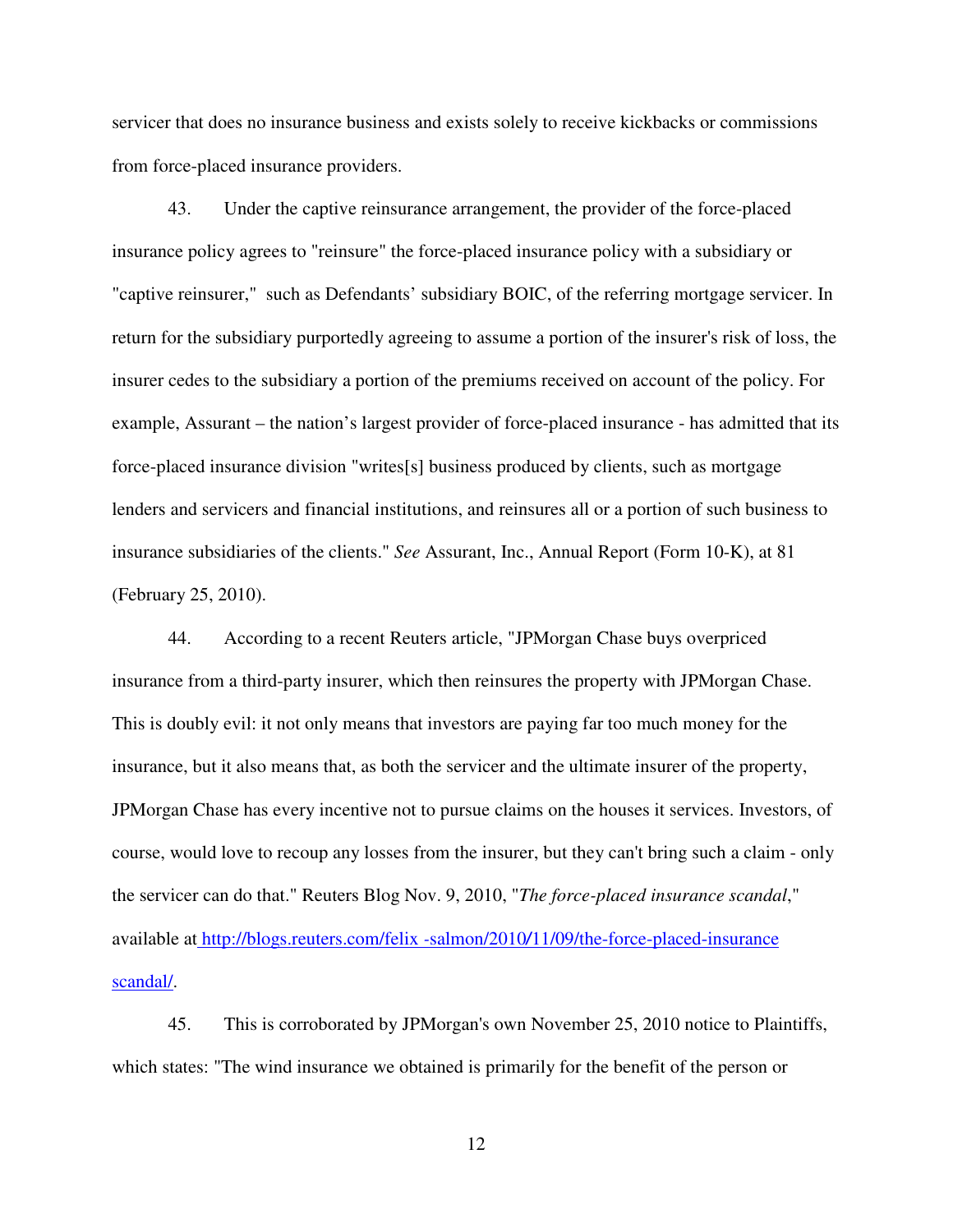company who presently owns your mortgage loan. If you incur property damage or loss, you may not have adequate coverage for any damages that you suffer because the person or company that owns your loan will be paid first…As previously indicated, a Chase affiliate will receive an economic benefit in connection with the wind insurance purchased for you." *See* Exhibit 7, attached hereto.

46. Illustrative of the arrangements is the following graphic from *American Banker:*



47. Borrowers have no opportunity to comparison-shop for force-placed insurance policies. The terms and conditions of the insurance policy, as well as the cost of the policy, are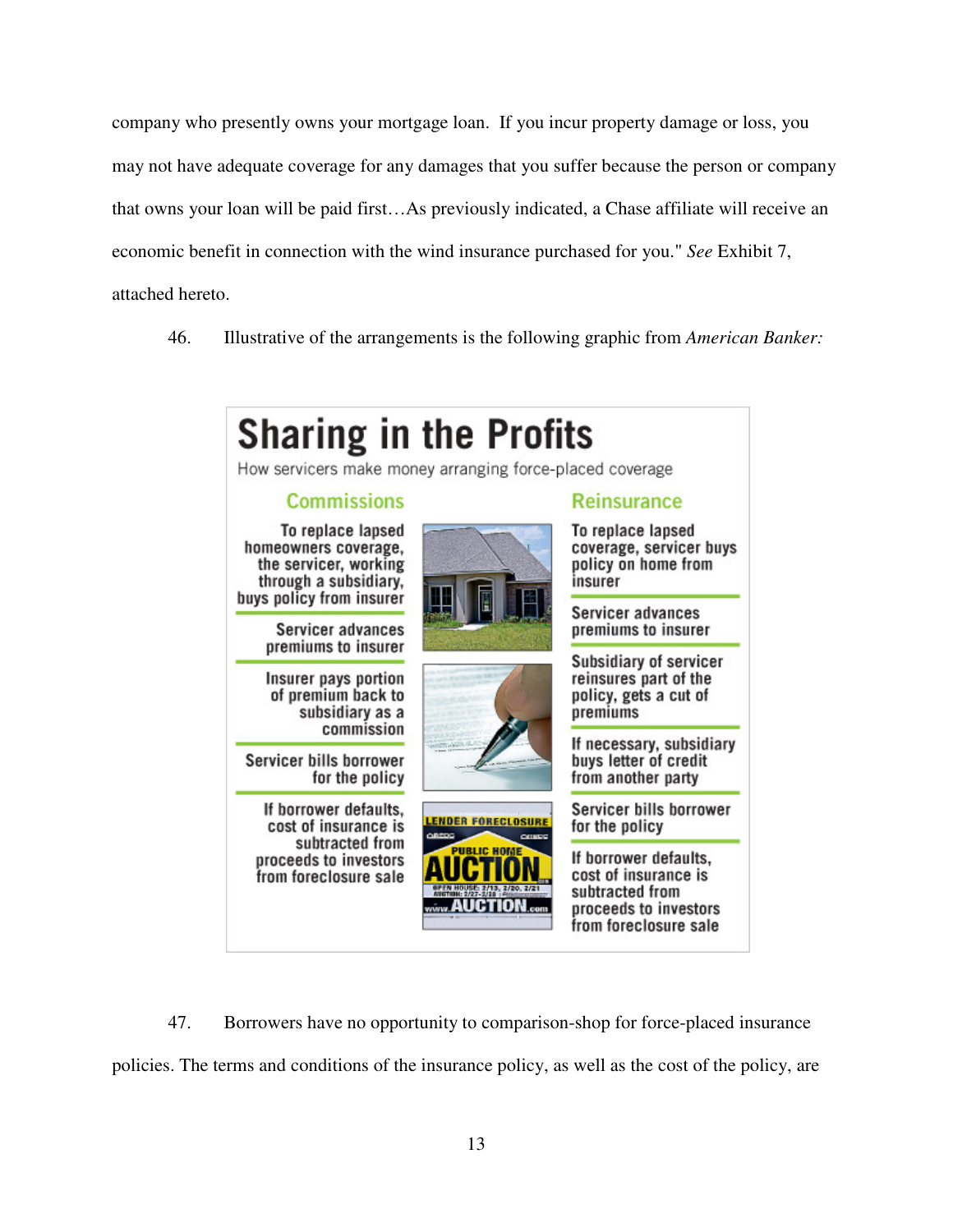determined by the servicer and the insurer, rather than negotiated between the borrower and the insurer.

48. For their part, servicers have no incentive to seek the best rate. Rather, servicers are financially motivated to force borrowers to the insurer that will provide the greatest financial benefit to the servicer in terms of commission and/or reinsurance premiums.

49. Commonly, a mortgage loan servicer enters into an agreement with a provider, pursuant to which it refers borrowers exclusively to the provider for force-placed insurance. For example, in its public filings, Assurant-the nation's largest provider of force-placed insurance policies and the parent of Voyager Indemnity-states that it establishes "long-term relationships" with leading lenders and servicers and that the majority of its lender-placed agreements are exclusive. *See* Assurant, Inc., Annual Report (Form 10-K), at 5 (February 23, 2011)("The majority of our lender-placed agreements are exclusive."). Defendants have maintained an exclusive arrangement with Assurant since at least 2009.

50. Force-placed insurance policies are not underwritten on an individual policy basis. Rather, upon information and belief, servicers' contracts with force-placed insurance providers require or at least permit the insurer automatically to issue these policies when a borrower's insurance coverage is not maintained.

51. Servicers often go so far as to actually outsource their insurance processing to the force-placed insurance provider. The provider then continuously monitors the servicer's mortgage portfolio and verifies the existence of insurance on each mortgaged property. In the event that borrowers do not maintain adequate insurance coverage, the insurer promptly issues an insurance certificate on the property on behalf and for the benefit of the servicer. Thus, where these mortgage servicers receive commissions from force-placed insurance providers (which are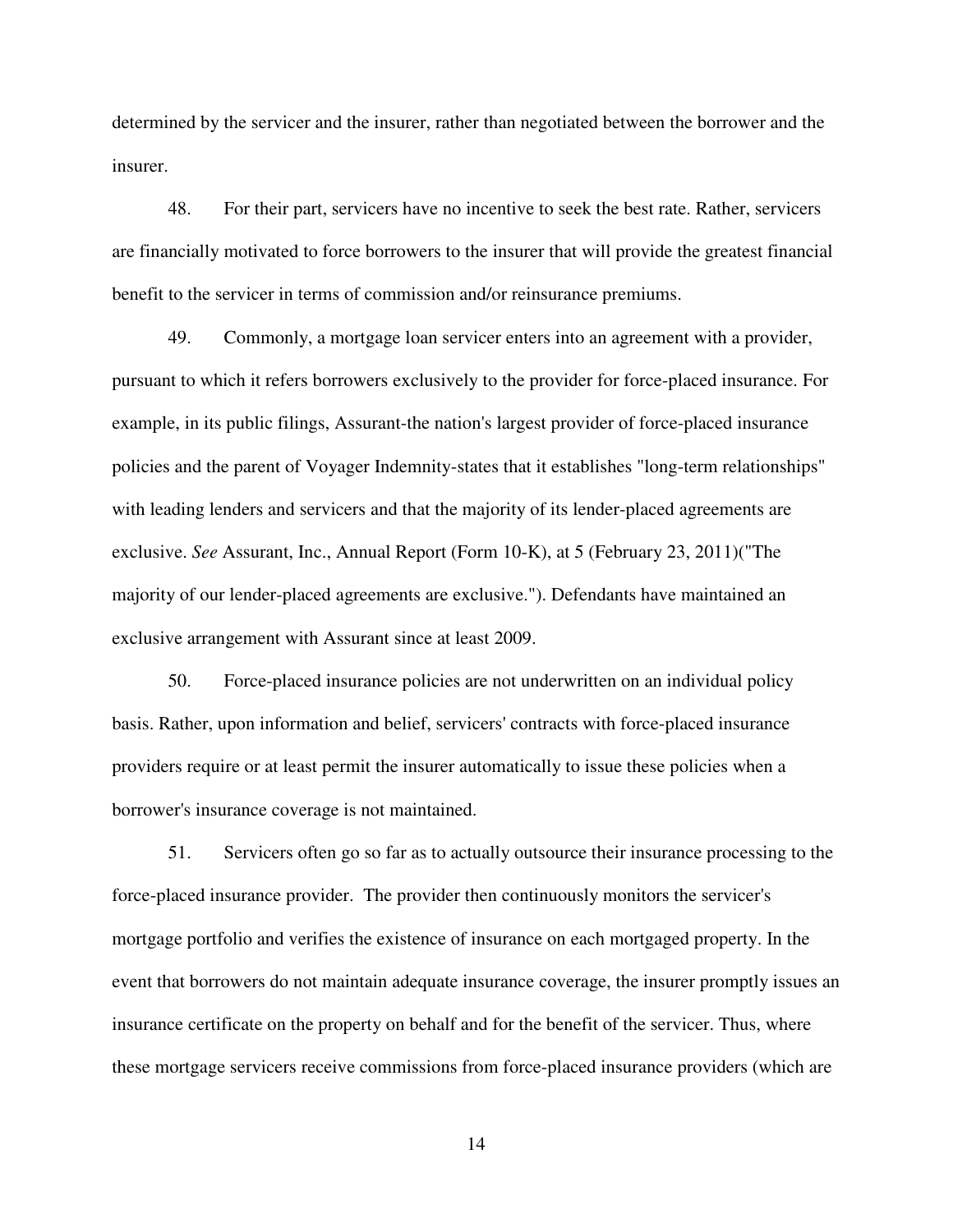ultimately charged to borrowers), they are performing no service for the commissions they receive other than simply providing the referral.

52. Mortgage servicers profit greatly from the business of force-placed insurance. According to recent article published by *American Banker,* "a cursory review of force-placed insurers' financials suggests that the business brings servicers hundreds of millions of dollars every year."

53. Direct "kickbacks" are also part of the process. "The insurance company that issued the [Homeowner's] new forced place insurance told ABC News that it generally pays Chase a 15 percent commission on such policies." Chris Cuomo, "Insurance Frustration: Family on Brink of Losing Home Get Mortgage Relief Following ABC News Report" ABC News March 10, 2010, available at http://abcnews.go.com/TheLaw/abc-world-news-homeownersangry-expensive-fixed-place-insurance/story?id=9919670.

54. Servicers commonly attempt to justify the high price of force-placed insurance policies by pointing to the higher risk associated with the lack of individual policy underwriting.

However, as *American Banker* noted:

Though part of the extra expense can be explained by the higher risks associated with insuring the homes of delinquent borrowers, force-placed policies generate profit margins unheard of elsewhere in the insurance industry - even after accounting for the generous commissions and other payments that servicers demand.

*See Ties to Insurers*, *supra.* 

**Borrowers are Forced to Purchase and Maintain Hazard Insurance for Their Property That is Unnecessary, Duplicative and/or in Amounts Greater than Required by Law or Their Mortgage Agreements.** 

55. Motivated by the lucrative financial incentive associated with force-placing

insurance, upon information and belief, Defendants have commonly required borrowers to pay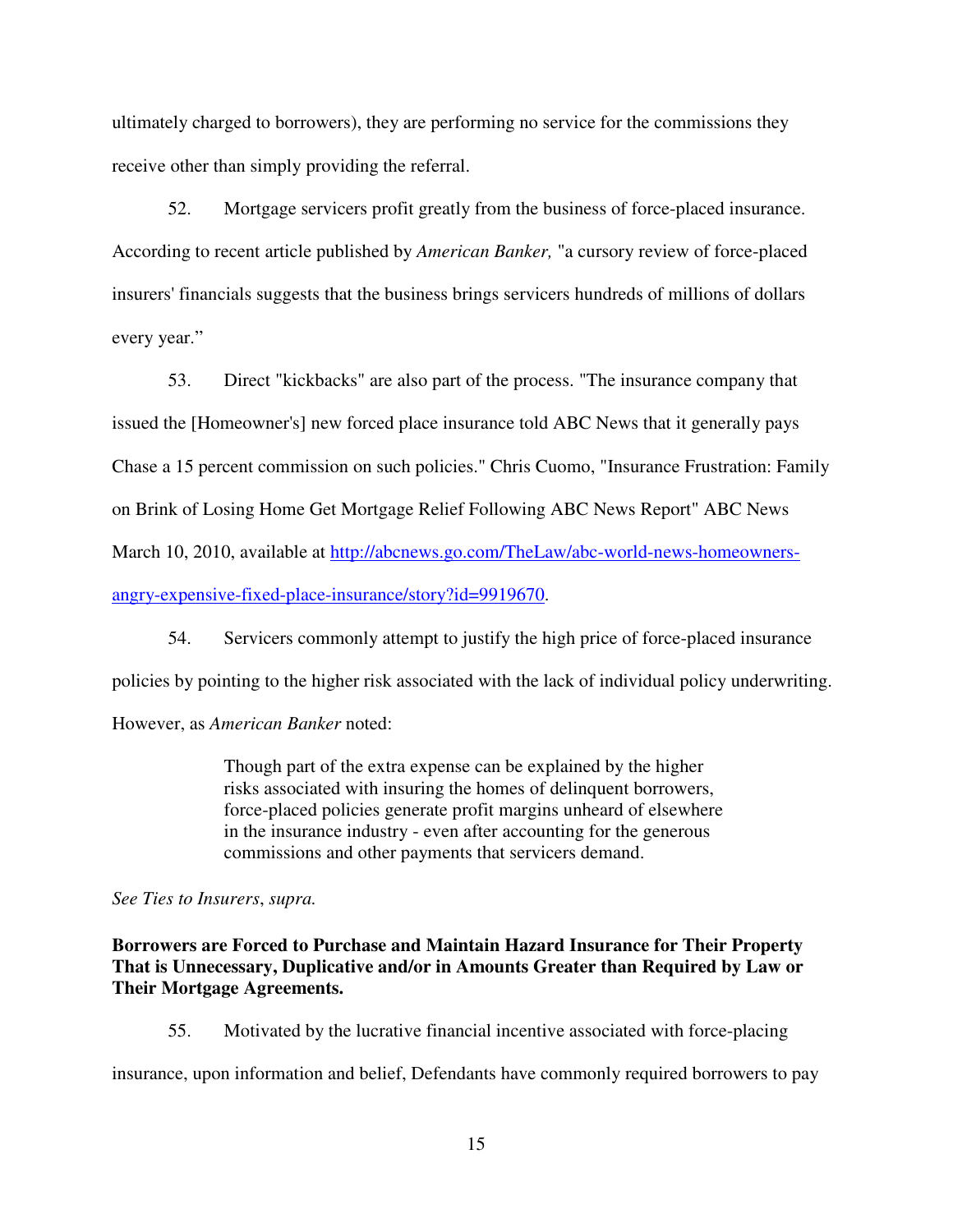for unnecessary insurance coverage. Such examples include, without limitation: (a) requiring borrowers to pay for insurance coverage that exceeds the amount necessary to protect the mortgagee's interest in the secured property; (b) backdating force-placed insurance policies, thus requiring borrowers to pay for retroactive coverage despite the fact that the time has lapsed and no risk of loss exists for such period; and (c) requiring borrowers to pay for force-placed insurance policies despite the existence of a Lender's Loss Payable Endorsement that already protects the lender's interest in the property.

56. Moreover, many hazard insurance policies contain a Lender's Loss Payable Endorsement. This endorsement typically protects the lender for a period of at least ten days after the termination of the insurance policy. Accordingly, force-placing insurance policies effective immediately following the termination of the borrower's policy and charging borrowers expensive premiums for such insurance is unlawful and unfair because borrowers are charged for needless and duplicative insurance coverage.

### **CLASS ACTION ALLEGATIONS**

57. Plaintiffs bring this action pursuant to Rule 23 Federal Rules of Civil Procedure on behalf of the following proposed classes:

#### THE CLASS:

All persons in the United States that have a residential mortgage loan or line of credit serviced by Chase where wind insurance was force- placed upon the secured property at any time between May 1, 2008 and the date of final judgment in this lawsuit; and

#### THE FLORIDA SUBCLASS

All members of the Class whose secured property was located in Florida.

58. The Class excludes Defendants and any entity in which Defendants have a

controlling interest, and their officers, directors, legal representatives, successors and assigns and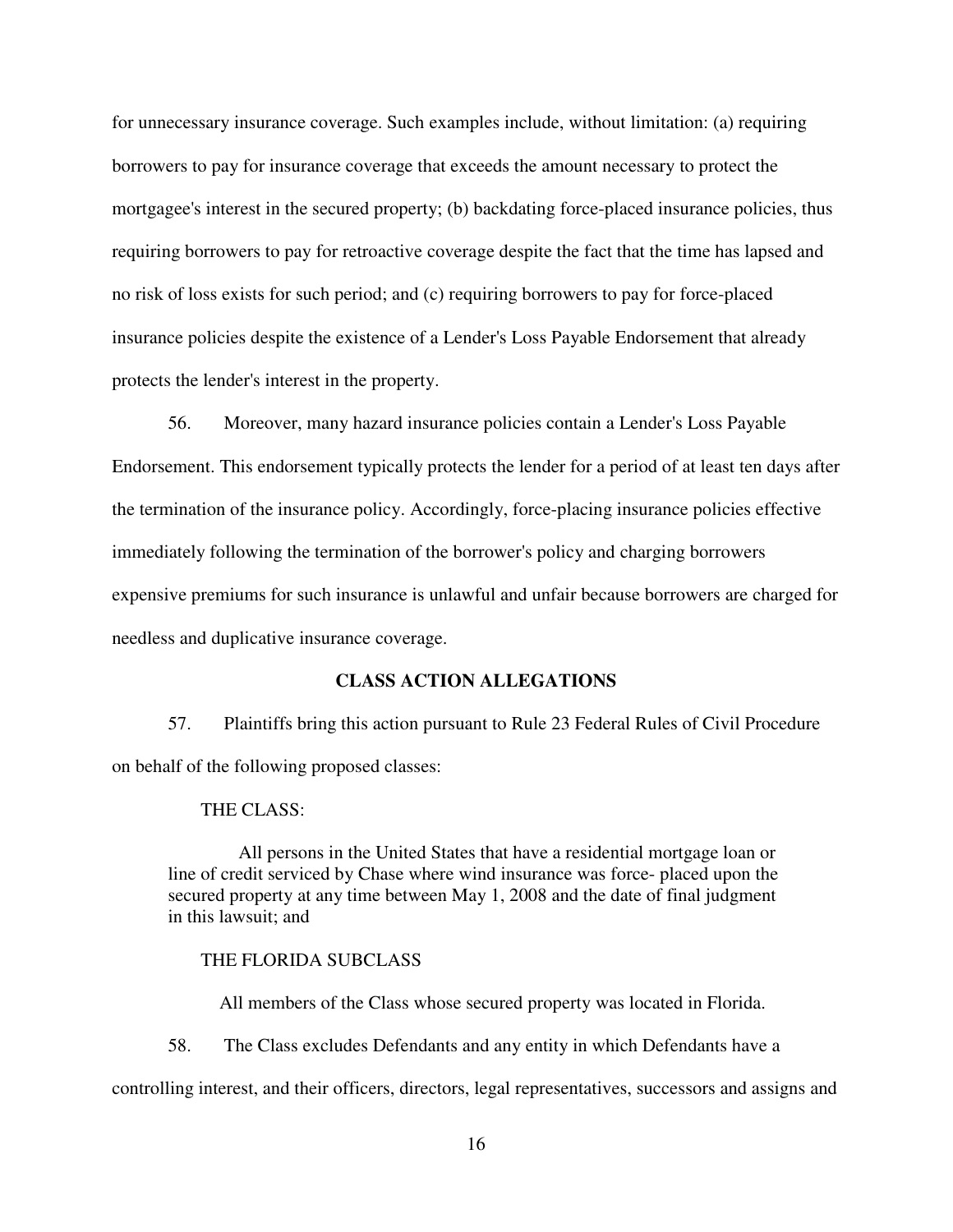the Judge or Magistrate Judge to whom the case is assigned, as well as the Judge's immediate family members.

59. The Class is so numerous that joinder of all members is impracticable.

60. A Class action is superior to all other available methods for the fair and efficient adjudication of this controversy.

61. Plaintiffs claims are typical of the claims of the Class.

62. There are questions of law and fact common to the Class, including but not

limited to:

(a) Whether Defendants had captive reinsurance arrangements with forceplaced insurance providers and, if so, whether such arrangements involved sufficient transfer of risk and whether premiums ceded under such arrangements were *bona fide*  compensation and solely for services actually performed;

(b) Whether Defendants received commission payments from force-placed insurance providers;

(c) Whether Defendants received payments from force-placed insurance providers that exceeded the value of any services actually performed;

(d) Whether Defendants wrongfully backdated forced-placed insurance policies;

(e) Whether Defendants' conduct constituted an unfair business practice;

(f) Whether Defendants violated their implied covenant of good faith and fair dealing;

(g) Whether Defendants' conduct was unconscionable;

(h) Whether Defendants have been unjustly enriched; and

(h) Whether Defendants are liable to Plaintiffs and the Class for damages and, if so, the measure of such damages.

63. These and other questions of law and/or fact are common to the Class and

predominate over any questions affecting only individual Class members.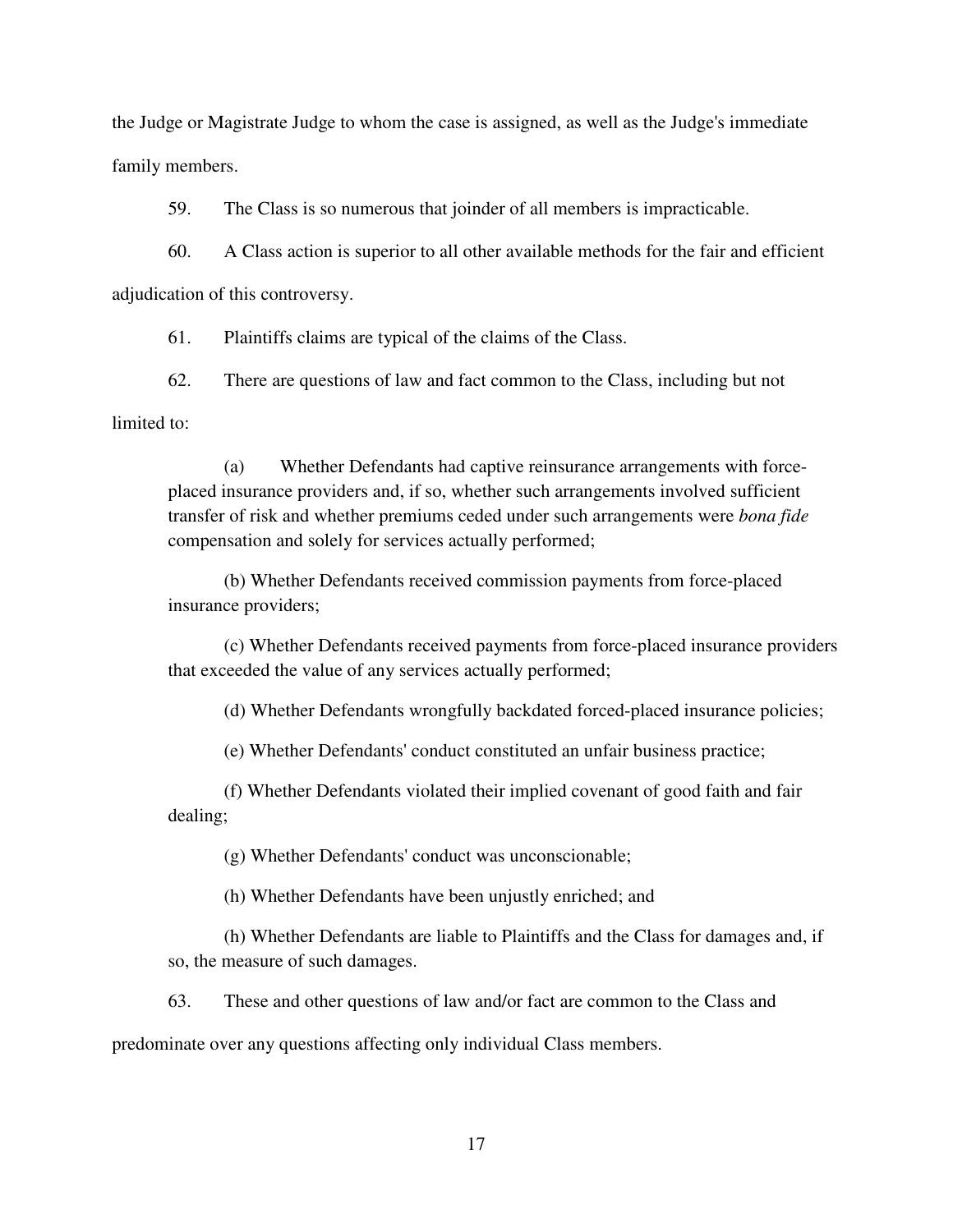64. The same common issues predominate with respect to all Class members, regardless of whether their loans were originated by or merely serviced by Defendants.

65. Plaintiffs will fairly and adequately represent and protect the interests of the members of the Class. Plaintiffs have no claims antagonistic to those of the Class. Plaintiffs have retained counsel competent and experienced in complex class actions, including all aspects of litigation. Plaintiffs' counsel will fairly, adequately and vigorously protect the interests of the Class.

66. Class action status is warranted under Rule  $23(b)(1)(A)$  because the prosecution of separate actions by or against individual members of the Class would create a risk of inconsistent or varying adjudications with respect to individual members of the Classes, which would establish incompatible standards of conduct for Defendants.

67. Class action status is also warranted under Rule  $23(b)(1)(B)$  because the prosecution of separate actions by or against individual members of the Class would create a risk of adjudications with respect to individual members of the Class which would, as a practical matter, be dispositive of the interests of the other members not parties to the adjudications or substantially impair or impede their ability to protect their interests.

68. Class action status is also warranted under Rule 23(b)(2) because Defendants have acted or refused to act on grounds generally applicable to the Class, thereby making appropriate final injunctive relief or corresponding declaratory relief with respect to the Class as a whole.

69. Class action status is also warranted under Rule 23(b)(3) because questions of law or fact common to the members of the Classes predominate over any questions affecting only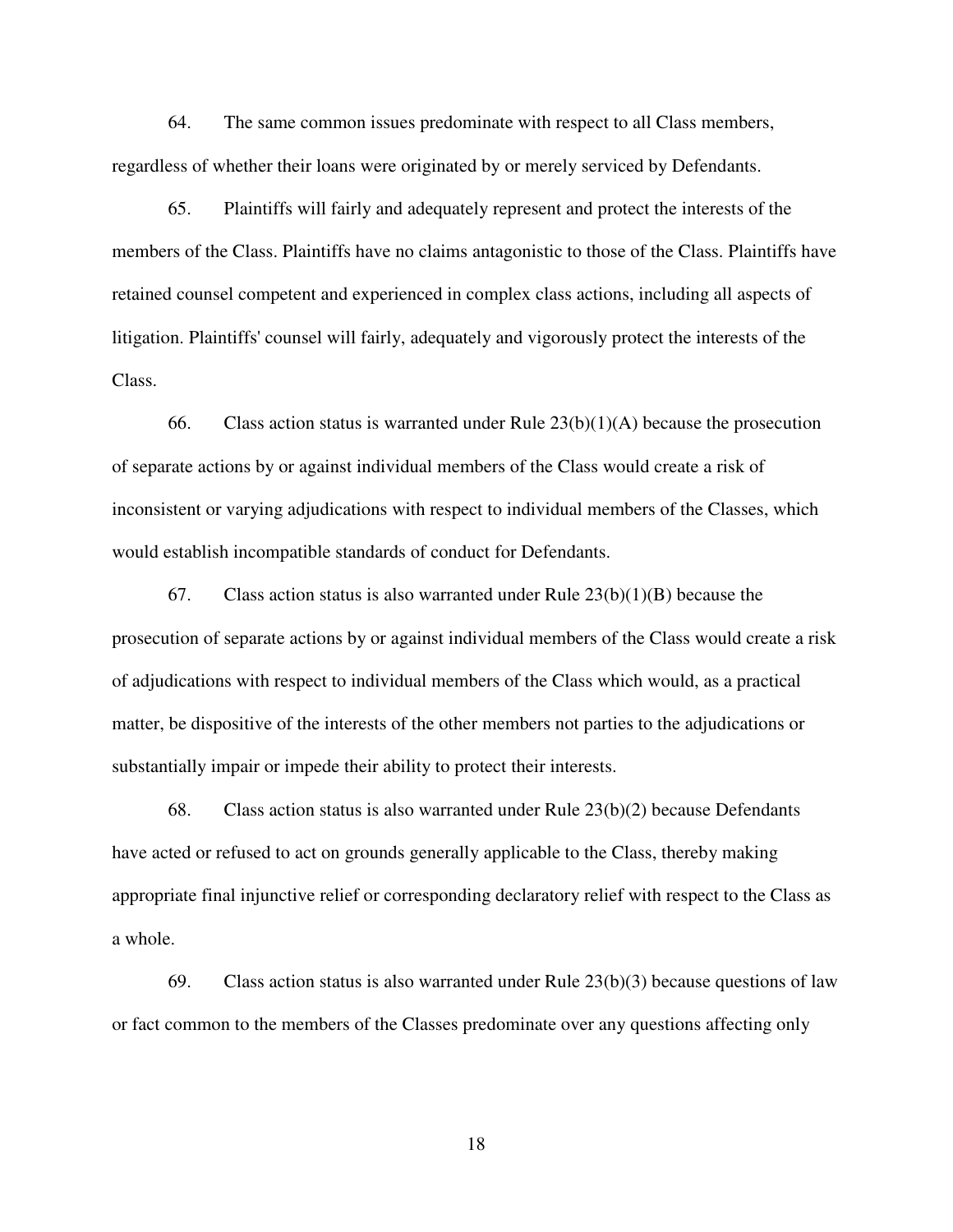individual members, and a class action is superior to other available methods for the fair and efficient adjudication of this controversy.

## **CLAIMS FOR RELIEF**

# **COUNT ONE UNJUST ENRICHMENT AND DISGORGEMENT**

70. Plaintiffs hereby incorporate by reference the preceding paragraphs as if they were fully set forth herein.

71. Plaintiffs and the members of the Class have conferred a substantial benefit upon Defendants which has been appreciated by Defendants. During the Class Period, Defendants have wrongfully collected millions of dollars in purported commission payments and reinsurance premiums and derived from the force-placed wind insurance premiums paid by Plaintiffs and the putative Class members.

72. These payments were accepted and retained by Defendants under circumstances such that it would be inequitable for Defendants to retain the benefit without payment to Plaintiffs and the members of the Class.

73. As a result of Defendants' unjust enrichment, Plaintiffs and the respective Class have sustained damages in an amount to be determined at trial and seek full disgorgement and restitution of Defendants' enrichment, benefits, and ill-gotten gains acquired as a result of the unlawful or wrongful conduct alleged above.

74. Further, Plaintiffs and the Class, individually and on behalf of the public, seek restitution and disgorgement of profits realized by Defendants as a result of their unfair, unlawful and/or deceptive practices.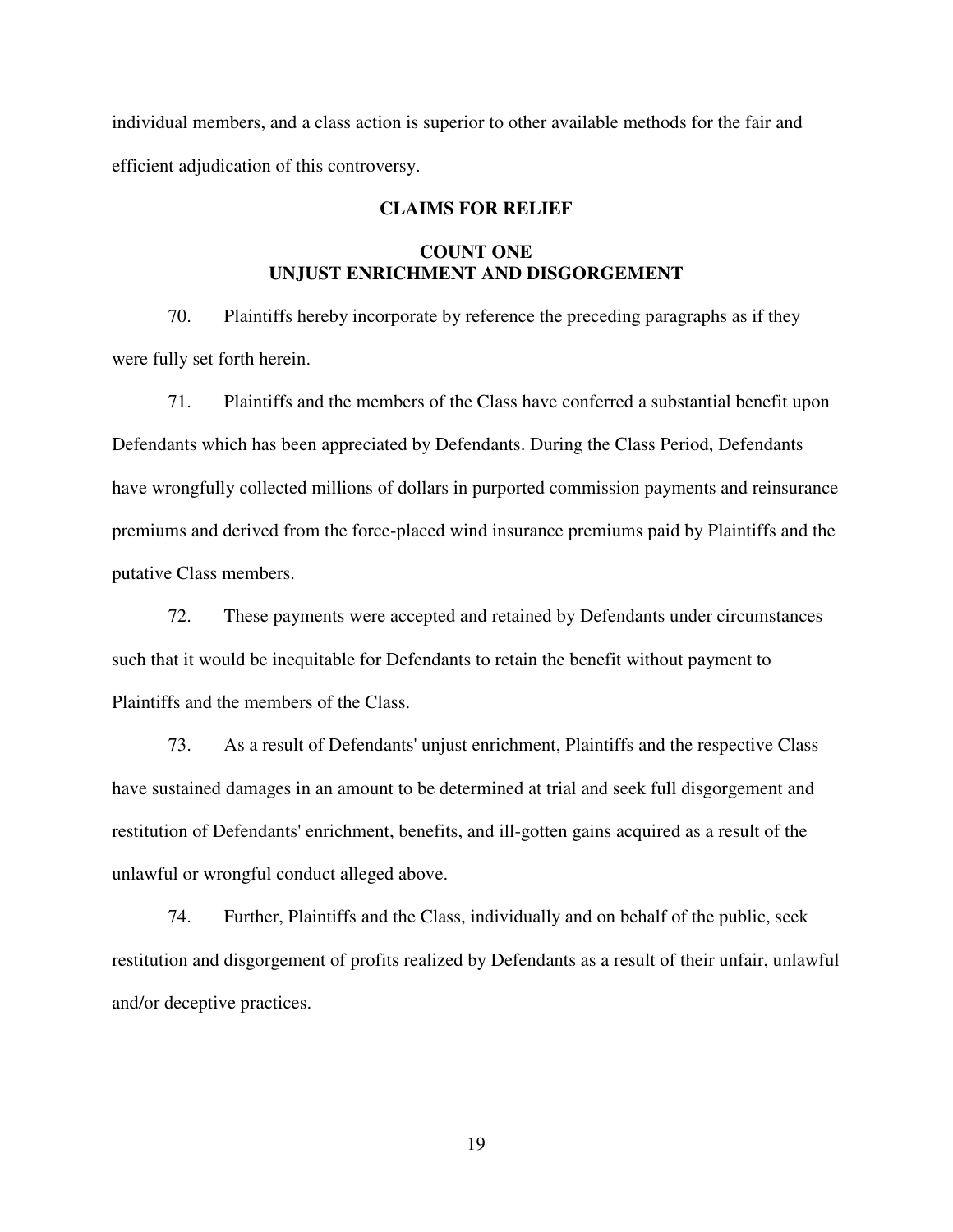### **COUNT TWO BREACH OF CONTRACT (BREACH OF THE IMPLIED COVENANT OF GOOD FAITH AND FAIR DEALING)**

77. Plaintiffs hereby incorporate by reference the preceding paragraphs as if they were fully set forth herein.

78. Every contract contains an implied covenant of good faith and fair dealing.

79. The mortgage contracts of Plaintiffs and the other Class members contained an implied covenant of good faith and fair dealing, pursuant to which Defendants were bound to perform their obligations in good faith and to deal fairly with Plaintiffs and the other Class members.

80. To the extent that the mortgage contracts of Plaintiffs and the Class members permitted Defendants unilaterally to "force-place" insurance, Defendants were obligated not to exercise their discretion capriciously, in bad faith, and for their own financial gain.

81. Defendants breached their duties of good faith and fair dealing in at least the following respects, among others:

(a) Failing to make any effort whatsoever to maintain borrowers' existing insurance policies and, instead-for the sole purpose of maximizing their own profitsforcing borrowers to pay for insurance policies from providers of Defendants' choice. These policies needlessly came with substantially greater premiums, while providing less coverage than borrowers' existing policies;

(b) Using their discretion to choose a force-placed insurance provider and policy in bad faith and in contravention of the parties' reasonable expectations, by purposefully forcing borrowers to pay for both (i) the actual cost of protecting the mortgagee's interest in the property and (ii) the cost of the commissions/reinsurance premiums Defendants accepted from the force-placed insurance provider;

(c) Failing to seek competitive bids on the open market or otherwise making reasonable good faith efforts to exercise their discretion and instead selecting forceplaced insurance providers according to pre-arranged secret deals whereby the insurance policies are continually purchased at excessive costs through the same companies in order to produce additional profits for Defendants;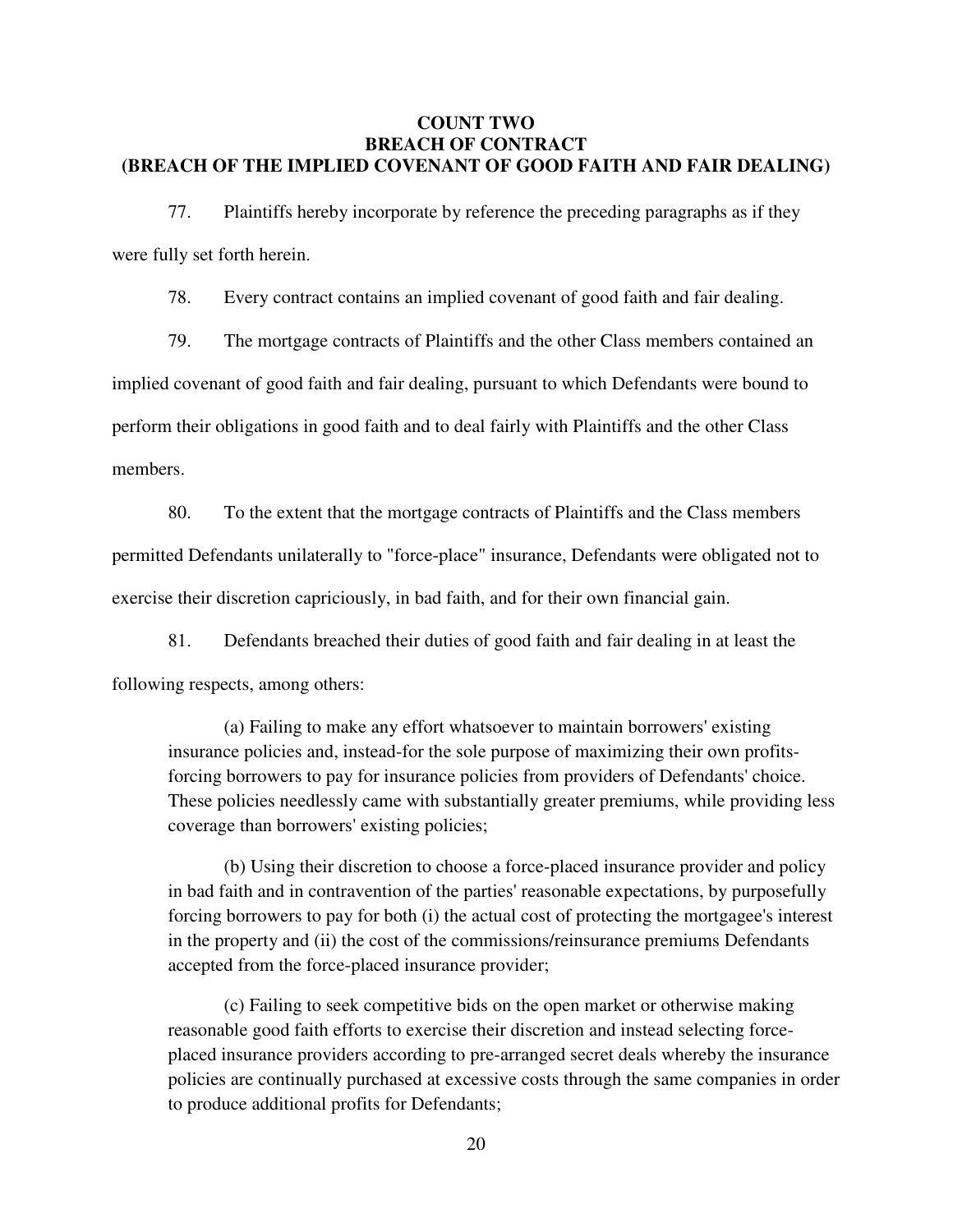(d) Assessing excessive, unreasonable, and unnecessary insurance policy premiums against Plaintiffs and Class and misrepresenting the reason for the cost of the policies;

(e) Collecting a percentage of the force-placed premiums charged to Plaintiffs and the Class and not passing that percentage on to the borrower, thereby creating the incentive to seek the highest-priced premiums possible;

(f) Accepting purported reinsurance premiums and/or commissions in return for placing borrowers with force-placed insurance providers, despite the fact that Defendants actually incur little, if any, expense because: (i) the force-placed insurance policies are automatically issued pursuant to pre-arranged agreements with providers; and/or (b) Defendants' captive reinsurance agreements provide for little or no actual transfer of risk;

(g) Backdating force-placed insurance policies to cover time periods which have already passed and for which there was already absolutely no risk of loss;

(h) Misrepresenting in their force-placed insurance notices that borrowers were obligated to pay for backdated insurance coverage for periods during which the lender had no risk of loss due to the passing of time and/or the lender's coverage;

(i) Procuring force-placed insurance policies to cover time periods during which the mortgagee is already covered; and;

(j) Failing to provide borrowers with any opportunity whatsoever to opt out of having their force-placed insurance policies provided by an insurer with whom Defendants had a commission and/or captive reinsurance arrangement.

82. As direct, proximate, and legal result of the aforementioned breaches of the

covenant of good faith and fair dealing, Plaintiffs and the other Class members have suffered damages.

83. Plaintiffs and the other Class members have been damaged as a direct and proximate result of Defendants' breach and are entitled to damages.

### **COUNT THREE BREACH OF CONTRACT**

84. Plaintiffs hereby incorporate by reference the preceding paragraphs as if they were fully set forth herein.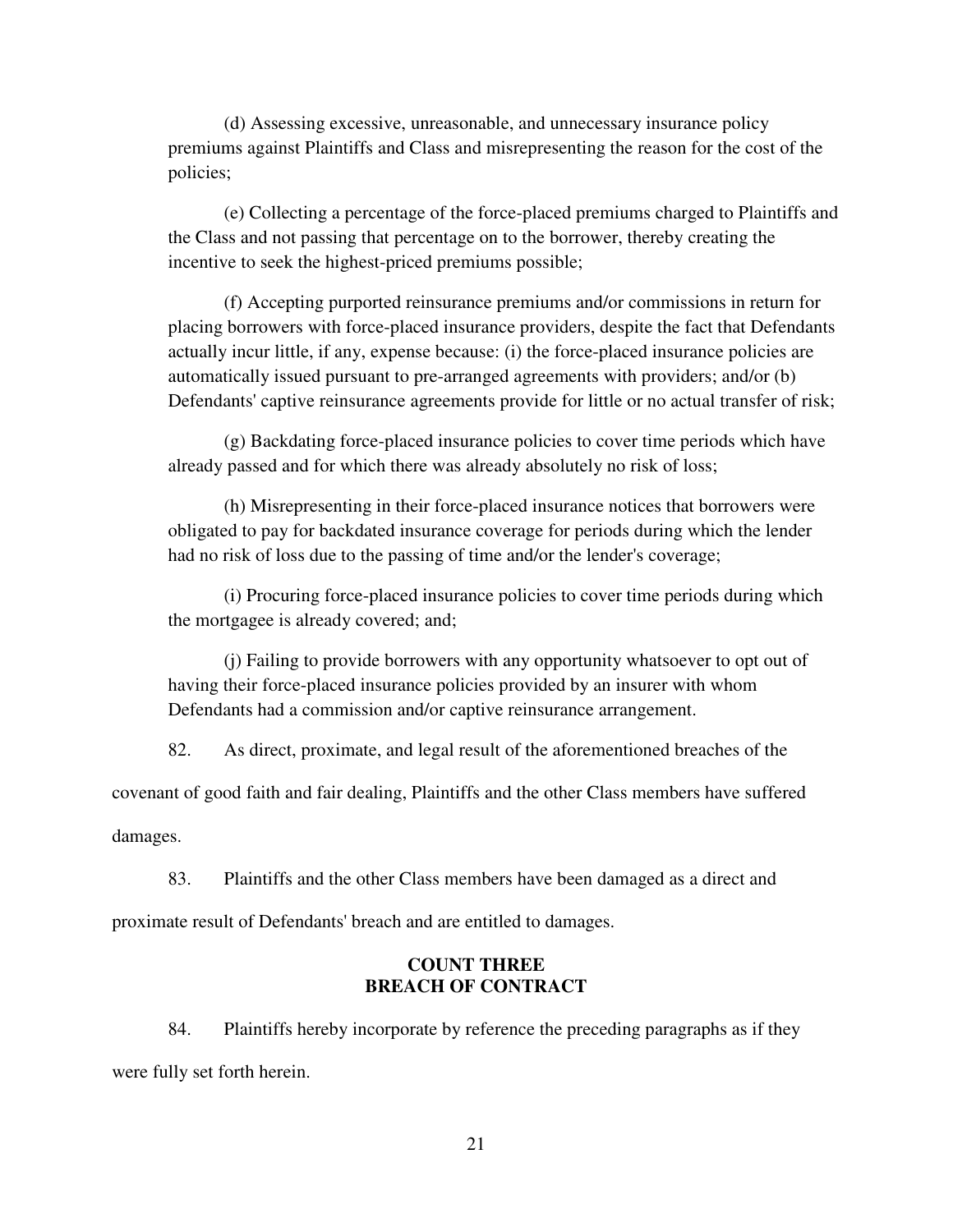85. Defendants have serviced loans evidenced by substantially similar standard form notes and mortgage contracts.

86. To the extent that the mortgage contracts of Plaintiffs and the Class permitted Defendants unilaterally to "force-place" insurance, Defendants were contractually obligated to exercise their discretion to do so in a reasonable manner.

87. Nonetheless, Defendants have imposed and/or collected amounts that exceeded the amounts necessary to protect the mortgagee's interest in the policy. Such practices have included, without limitation: (a) requiring borrowers to pay amounts for insurance coverage that exceed the amounts necessary to protect the mortgagee's interest in the secured property; (b) backdating force-placed insurance policies, thus requiring borrowers to pay for retroactive coverage despite the fact that the time has lapsed and no loss occurred during the lapsed period; and (c) requiring borrowers to pay for force-placed insurance policies despite the existence of a Lender's Loss Payable Endorsement that already protects the lender's interest in the property.

88. Defendants have thus breached the mortgage contracts of Plaintiffs and the other Class members.

89. Plaintiffs and the other Class members have been damaged as a direct and proximate result of Defendants' breach and are entitled to damages.

### **COUNT FOUR VIOLATION OF FLORIDA'S DECEPTIVE AND UNFAIR TRADE PRACTICES ACT**

90. Plaintiffs hereby incorporate by reference the preceding paragraphs as if they were fully set forth herein.

91. Florida's Deceptive and Unfair Trade Practices Act, Fla. Stat. § 501.201, *et*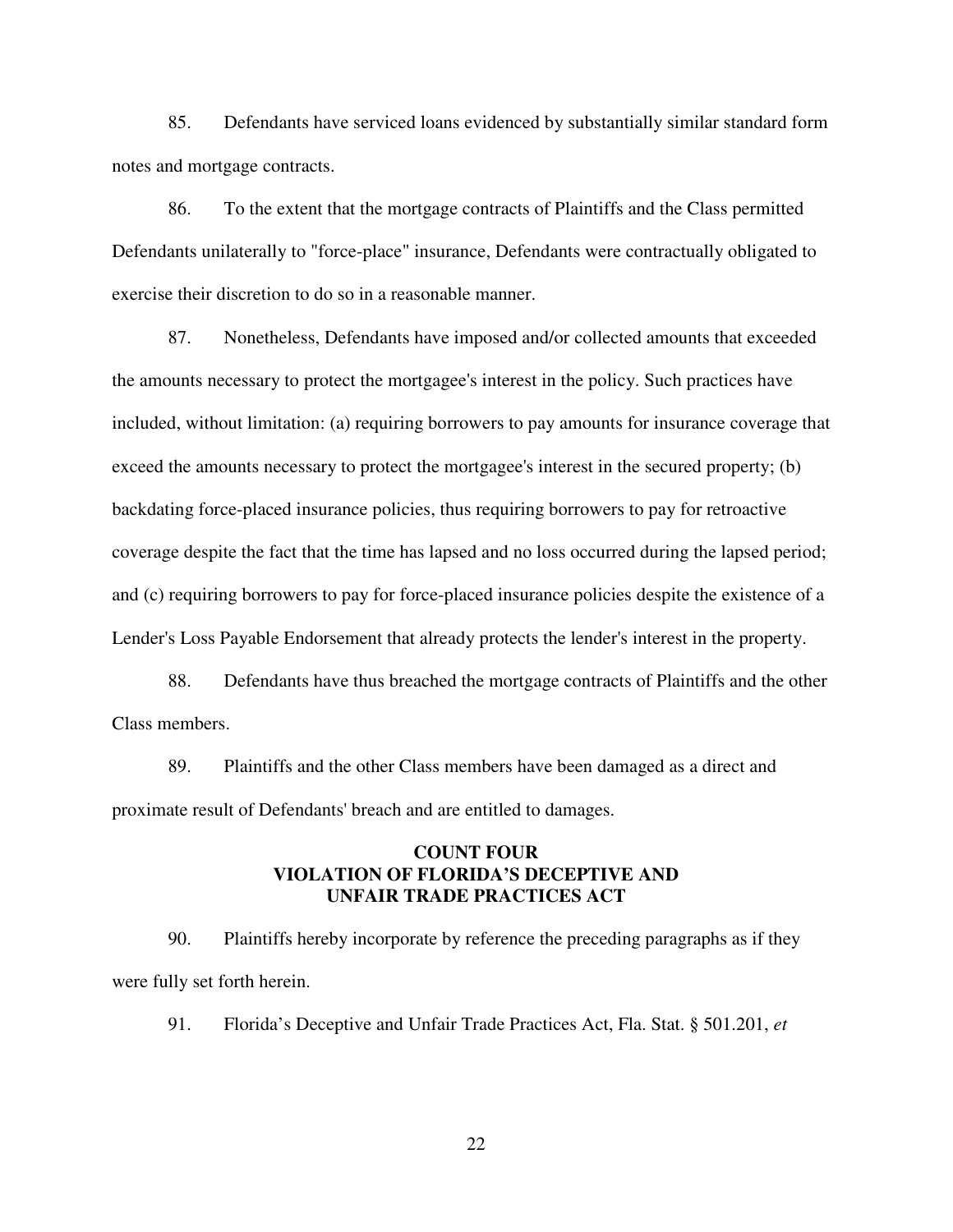*seq.* ("FDUTPA"), prohibits "unfair methods of competition, unconscionable acts or practices, and unfair or deceptive acts or practices in the conduct of any trade or commerce." § 501.204, Fla. Stat.

92. Plaintiffs are "consumers" as defined in § 501.203(7) of the Florida Deceptive and Unfair Trade Practices Act.

93. Defendants have engaged in, and continue to engage in, unconscionable acts or practices and used unfair or deceptive acts in the conduct of their trade and/or commerce in the State of Florida.

94. The policies, acts, and practices alleged herein were intended to result and did result in the payment of excessive fees for force-placed wind insurance by the Plaintiffs and which in turn were intended to generate unlawful or unfair kickbacks or commission for Defendants.

95. Defendants' conduct of charging an unreasonable and excessive fee for their force-placed wind insurance to Plaintiff and class members violates FDUTPA and was implemented and executed within Florida which has an interest in prohibiting violations of FDUTPA.

96. Plaintiffs and the Class members sustained damages as a direct and proximate result of Defendants' unfair and unconscionable practices. Section 501.211(2) of the Florida Statutes, provides Plaintiffs and the class members a private right of action against Defendants and entitles them to recover their actual damages, plus attorney fees and costs.

97. Plaintiffs and the Class members need not show actual reliance on the representations or omissions by the Defendants. They need only show that the deceptive conduct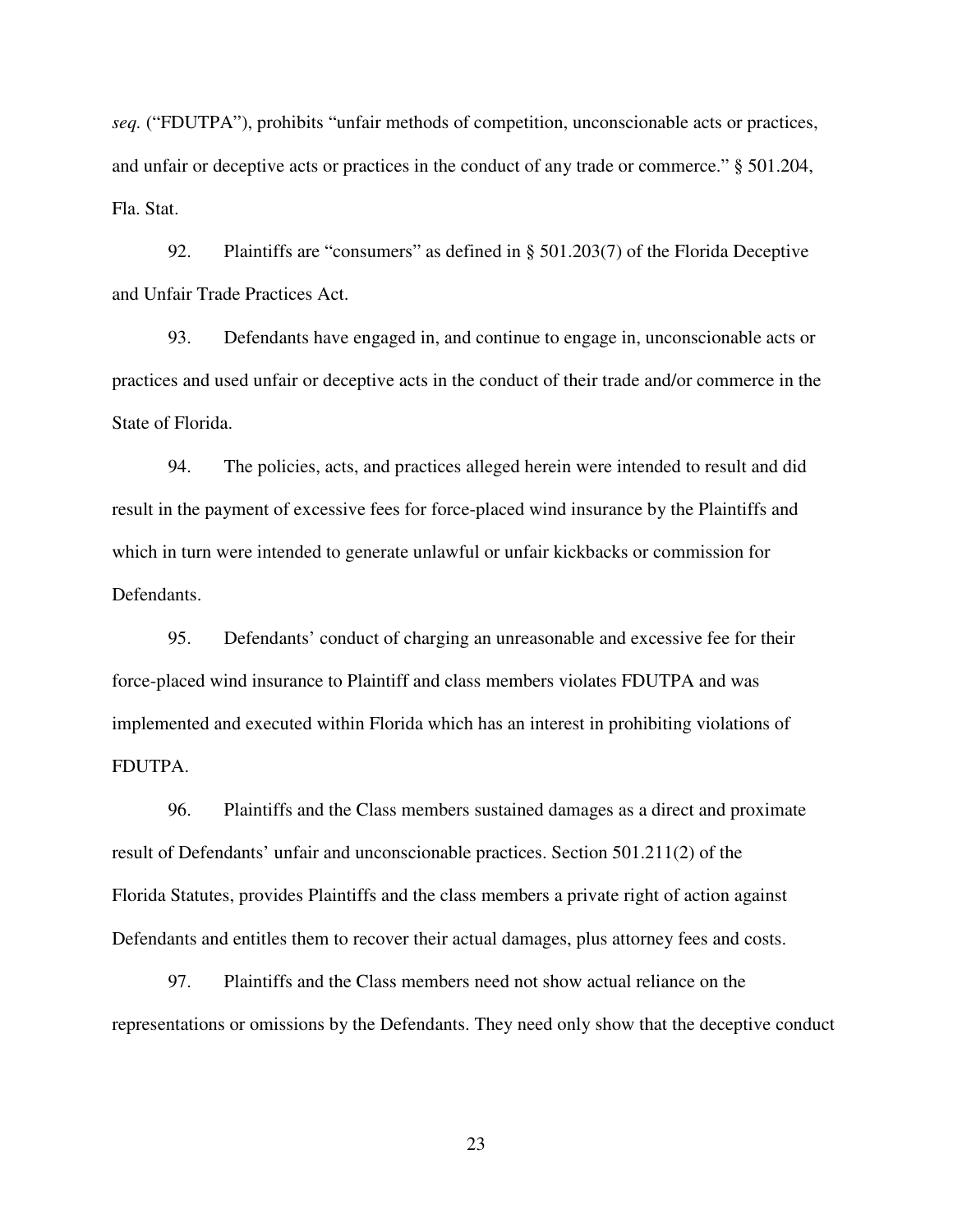would deceive an objective reasonable consumer. *See Fitzpatrick v. General Mills, Inc.*, No. 10- 11064, 2011 WL 1103005 \* 3 (11th Cir., March 25, 2011).

98. Plaintiffs and the class members have suffered and will continue to suffer irreparable harm if Defendants continues to engage in such deceptive, unfair, and unreasonable practices.

99. Plaintiffs and the other Class members have been damaged as a direct and proximate result of Defendants' breach and are entitled to damages.

# **COUNT FIVE VIOLATION OF RESPA, 12 U.S.C. § 2607**

100. Plaintiffs hereby incorporate by reference the preceding paragraphs as if they were fully set forth herein.

101. RESPA is the primary federal law regulating residential mortgage settlement services. HUD is charged with enforcing RESP A and has promulgated the implementing rules for RESPA. See Regulation X, 24 C.F.R. § 3500.

102. RESPA was enacted, in part, to curb the problem of kickbacks between real estate agents, lenders and other real estate settlement service providers. "It is the purpose of this chapter to effect certain changes in the settlement process for residential real estate that will result...in the elimination of kickbacks or referral fees that tend to increase unnecessarily the costs of certain settlement services." 12 U.S.C. § 2601(b).

103. A key component of RESPA is its dual prohibition of referral fees and feesplitting between persons involved in real estate settlement services.

104. The term "settlement service" is liberally defined in RESPA and Regulation X and includes the provision of services involving hazard, flood, or other casualty insurance. 24 C.F.R. § 3500.2(b). RESPA Section 8(a), 12 U.S.C. § 2607(a), provides: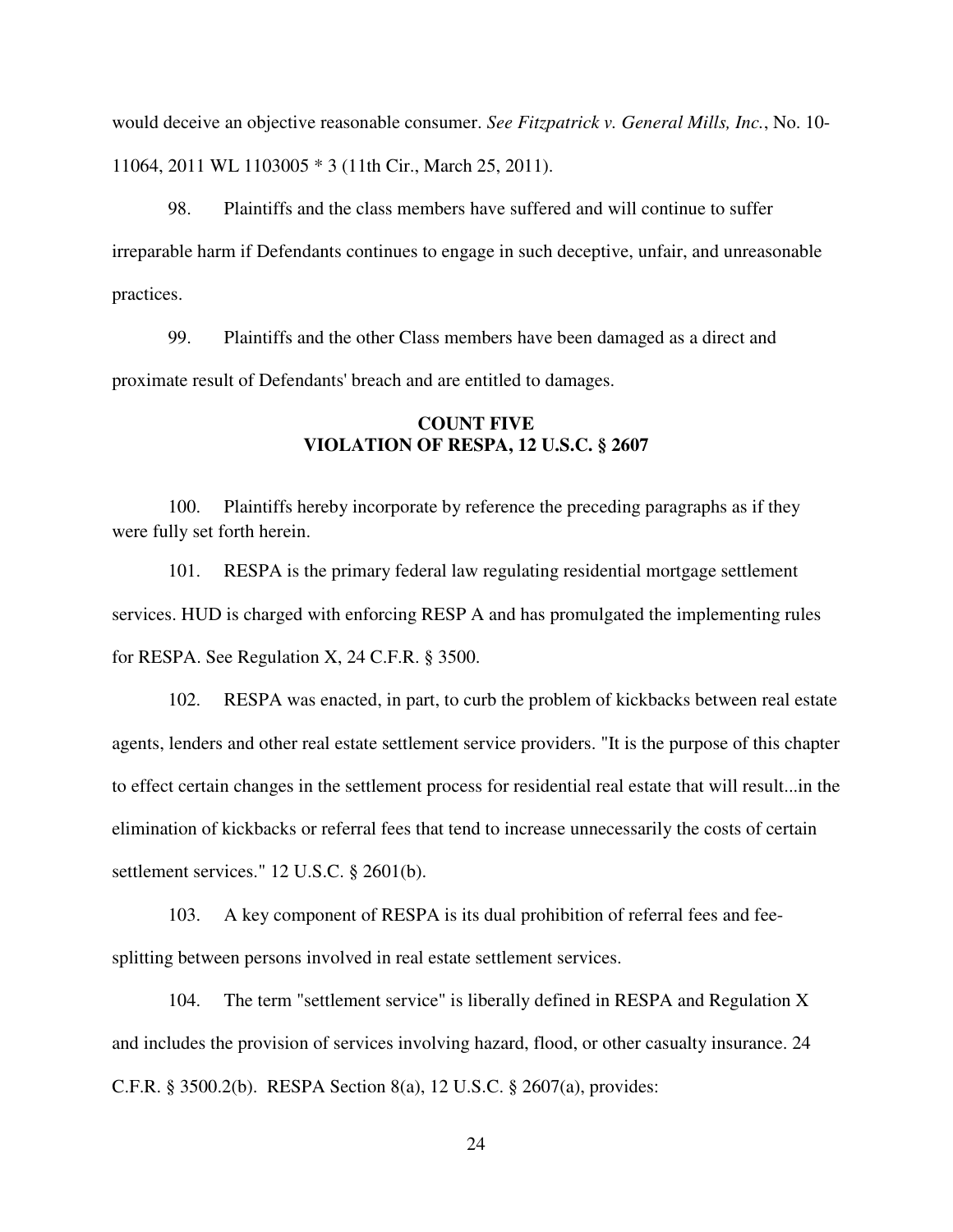No person shall give and no person shall accept any fee, kickback, or thing of value pursuant to any agreement or understanding, oral or otherwise, that business incident to or a part of a real estate settlement service involving a federally related mortgage loan shall be referred to any person.

Further, RESPA Section 8(b), 12 U.S.C. § 2607(b), provides:

No person shall give and no person shall accept any portion, split, or percentage of any charge made or received for the rendering of a real estate settlement service in connection with a transaction involving a federally related mortgage loan other than for services actually performed.

105. Regulation X further explains, "A charge by a person for which no or nominal

services are performed or for which duplicative fees are charged is an unearned fee and violates

this section." 24 C.F.R. § 3500.l4(c).

106. The term "thing of value" is broadly defined in RESPA and further described in

Regulation X as including:

without limitation, monies, things, discounts, salaries, commissions, fees, duplicate payments of a charge, stock, dividends, distributions of partnership profits, franchise royalties, credits representing monies that may be paid at a future date, the opportunity to participate in a money-making program, retained or increased earnings, increased equity in a parent or subsidiary entity ... The term payment is used as synonymous with the giving or receiving any "thing of value" and does not require transfer of money. 24. C.F.R. § 3500.l4(d).

Force-placed insurance business referred to insurers by a lender or servicer constitutes "business incident to or a part of a real estate settlement service" within the meaning of RESPA, 12 U.S.C. § 2607(a). Under RESPA, therefore, Defendants are prohibited from accepting referral fees from force-placed insurance providers or from splitting insurance premiums with the insurer other than for services actually performed by the captive reinsurer.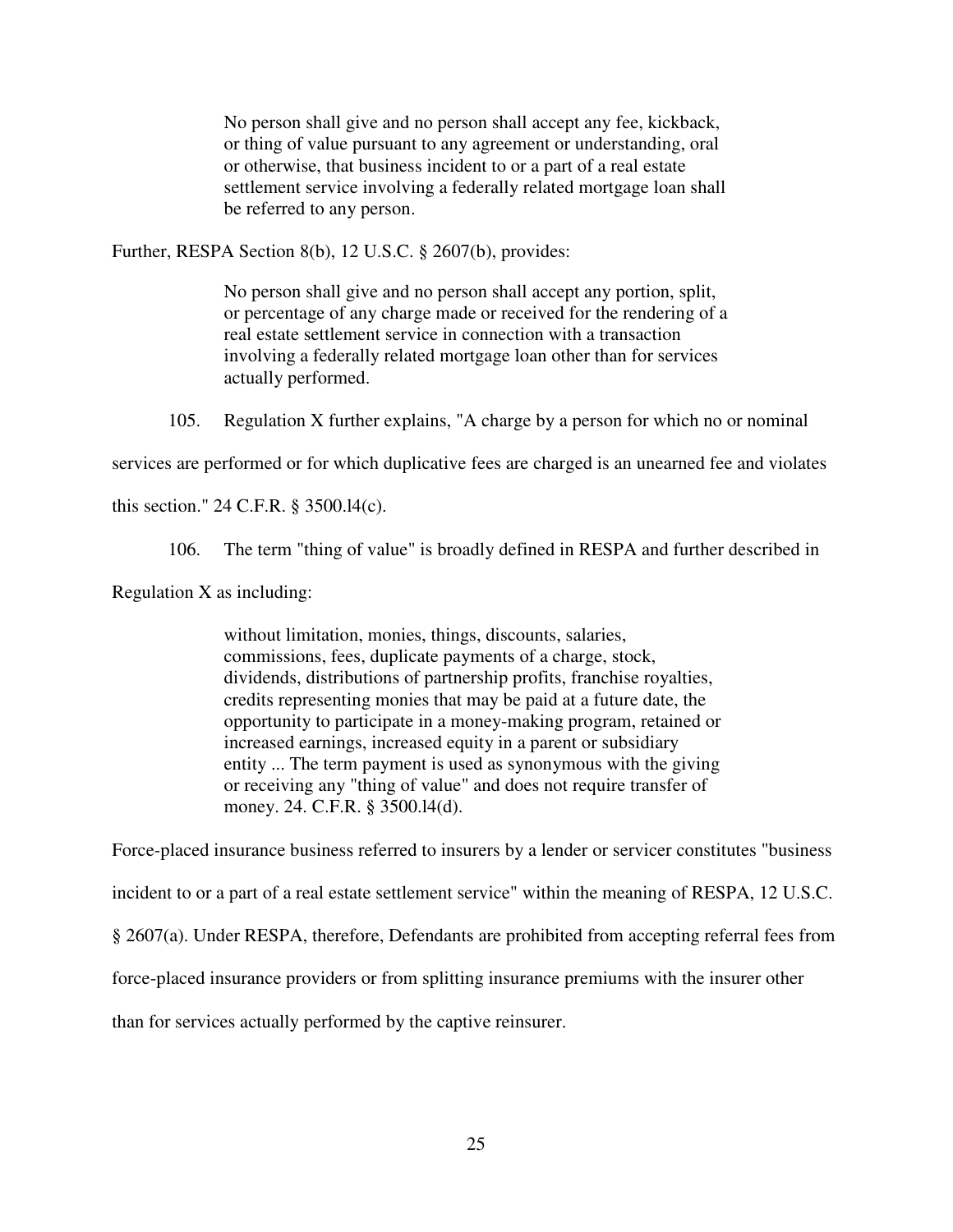107. Throughout the Class Period, Defendants provided "settlement services" in connection with of "federally-related mortgage loans," as such terms are defined by RESPA §§  $2602(1)$  and  $(3)$ .

108. The amounts received by Defendants through their arrangements with forceplaced insurance providers constituted "things of value" within the meaning of RESPA § 2602(2).

109. Pursuant to captive reinsurance arrangements, Defendants arranged for an unlawfully excessive split of borrowers' premiums to be ceded to Defendants' captive reinsurer under carefully crafted excess of loss reinsurance agreements.

110. Further, pursuant to pre-arranged commission agreements with force-placed insurance providers, Defendants arranged to receive and did, in fact, receive commission payments from force-placed insurance providers. Upon information and belief, such commission payments were based upon a percentage of the premiums charged to borrowers for force-placed insurance coverage.

111. The reinsurance premiums and commission payments Defendants accepted from force-placed insurance providers: (a) were not for services actually furnished or performed; and/or (b) exceeded the value of such services.

112. In reality, Defendants' captive reinsurance arrangements with force-placed insurance providers create no risk and are sham transactions for collecting illegal kickbacks in return for referring force-placed insurance business to certain insurers.

113. The money Defendants collected from force-placed insurers through "reinsurance" premiums and/or commission payments far exceeded the value of the services, if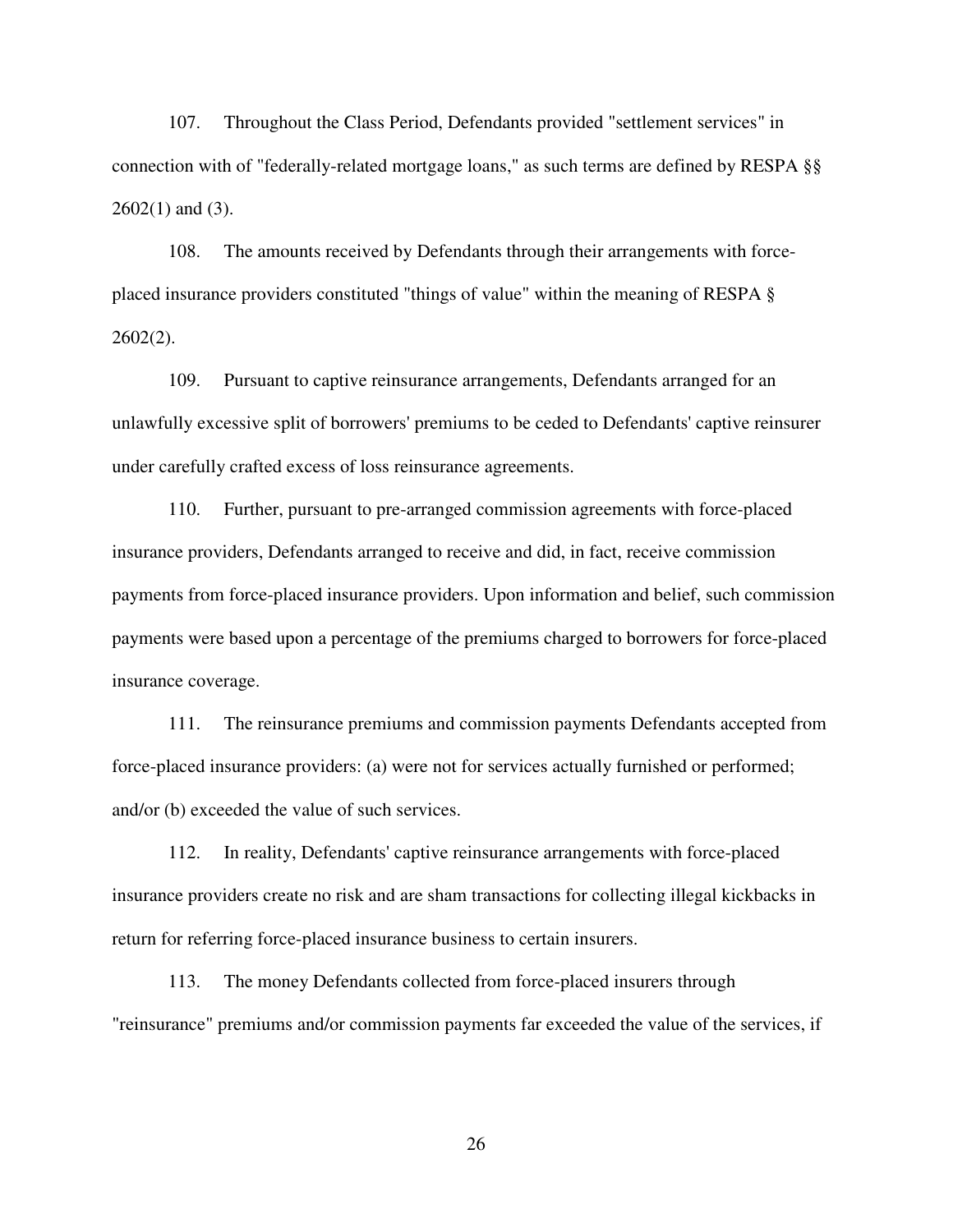any, it performed. The amounts paid were simply disguised kickbacks to Defendants for the referral of borrowers to force-placed insurance providers.

112. Further, such amounts constituted fees, kickbacks or things of value pursuant to agreements with force-placed insurance providers that business incident to real estate settlement services involving federally-related mortgage loans would be referred to such insurers. Such practice violated RESPA, 12 U.S.C. 2607(a).

113. Plaintiffs and the Class members were, in fact, harmed by Defendants' unlawful kickback scheme.

114. First, Plaintiffs and the Class members were, as a matter of law, entitled to purchase settlement services from providers that did not participate in unlawful kickback and/or fee-splitting schemes. Congress has expressly provided for private enforcement of this protected right by empowering consumers to recover statutory damages from offending parties without proof of an overcharge. The plain, unambiguous language of RESPA section 8(d)(2) indicates that damages are based on the settlement service amount with no requirement that there have been an overcharge. Plaintiffs allege that Defendants have accepted unlawful kickback payments and/or an unearned portion of settlement service charges in violation of RESPA-allegations and claims completely distinct and separate from whether the price they paid for settlement services was excessive.

115. Second, though not necessary to prevail on their claims, Plaintiffs and the Class members were, in fact, overcharged for force-placed insurance. Congress has already determined that the *aggregate* effect of an unlawful kickback/referral arrangement is to unnecessarily inflate the costs consumers pay for real estate settlement services and/or reduce competition among settlement service providers. 12 U.S.C. § 2601(b). ("It is the purpose of this chapter to effect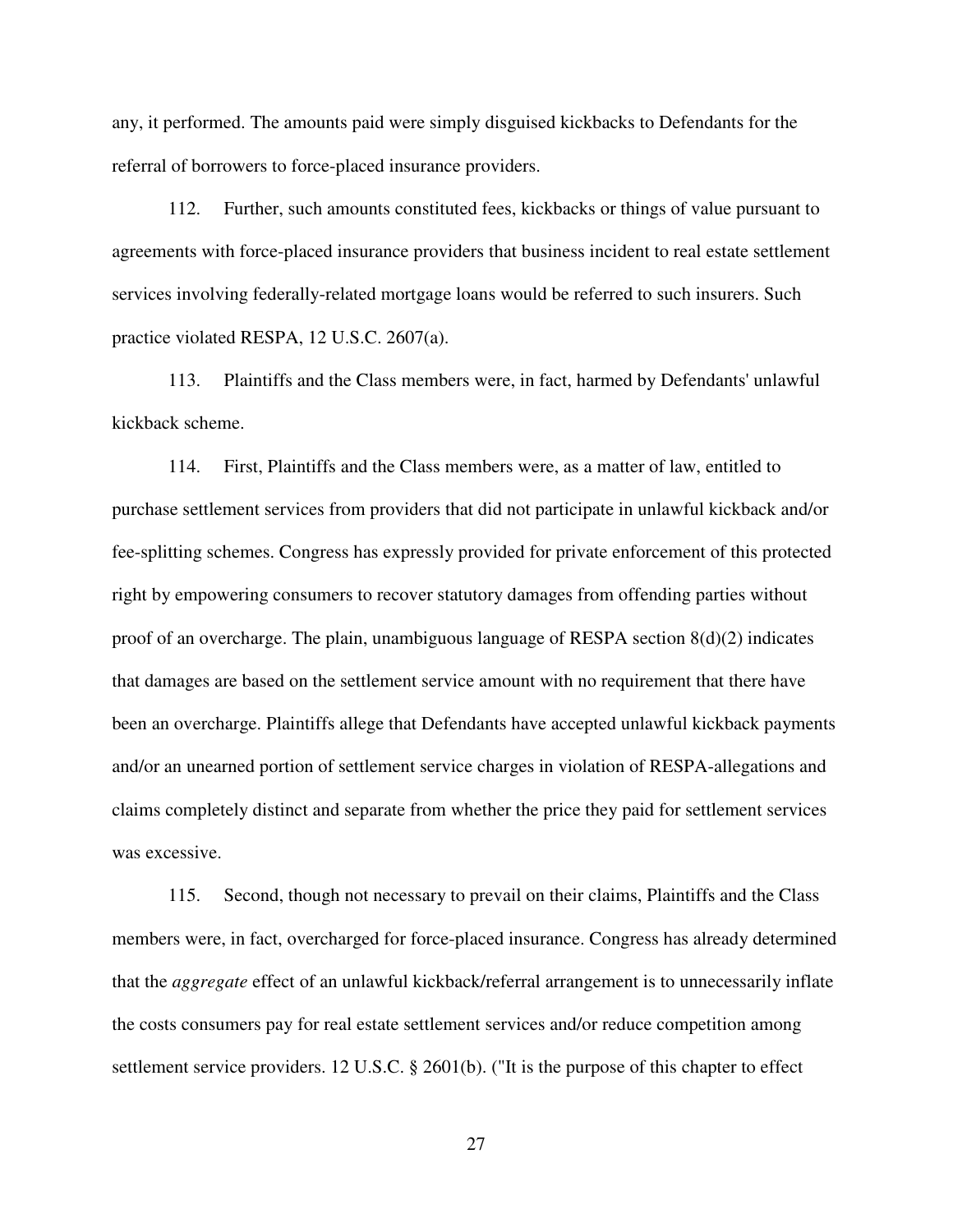certain changes in the settlement process for residential real estate that will result...in the elimination of kickbacks or referral fees that tend to increase unnecessarily the costs of certain settlement services."). Thus, kickbacks and unearned fees unnecessarily and artificially inflate settlement service charges. Under Defendants' scheme, the force-placed insurance premiums paid by Plaintiffs and the Class included payments for both: (a) actual insurance services; and (b) payments unlawfully kicked back to Defendants' captive reinsurer that far exceeded the value of any services performed and, were also, in fact, illegal referral fees.

116. Defendants therefore violated RESPA, 12 U.S.C. 2607. Pursuant to RESPA, 12 21 U .S.C. 2607( d), Defendants are liable to Plaintiffs and the Class members in an amount equal to three times the amounts they have paid or will have paid for force-placed insurance as of the date of judgment.

117. In accordance with RESPA, 12 U.S.C. § 2607(d), Plaintiffs also seek attorneys' fees and costs of suit.

### **PLAINTIFFS' RESPA CLAIMS ARE TIMELY**

118. To the extent that any of Plaintiffs' or the putative Class members' RESPA claims accrued prior to one year preceding the commencement of this action, equitable tolling is available under RESPA and should apply. Plaintiffs and the members of the putative Class could not, despite the exercise of due diligence, have discovered the underlying basis for their claims. Further, Defendants knowingly and actively concealed the basis for Plaintiffs' claims by engaging in a scheme that was, by its very nature and purposeful design, self-concealing. For these reasons, any delay by the members of the putative Class whose claims accrued prior to one year preceding the commencement of this action was excusable.

119. Due to the complex, undisclosed and self-concealing nature of Defendants' scheme to collect illegal kickbacks from force-placed insurance providers, Plaintiffs and the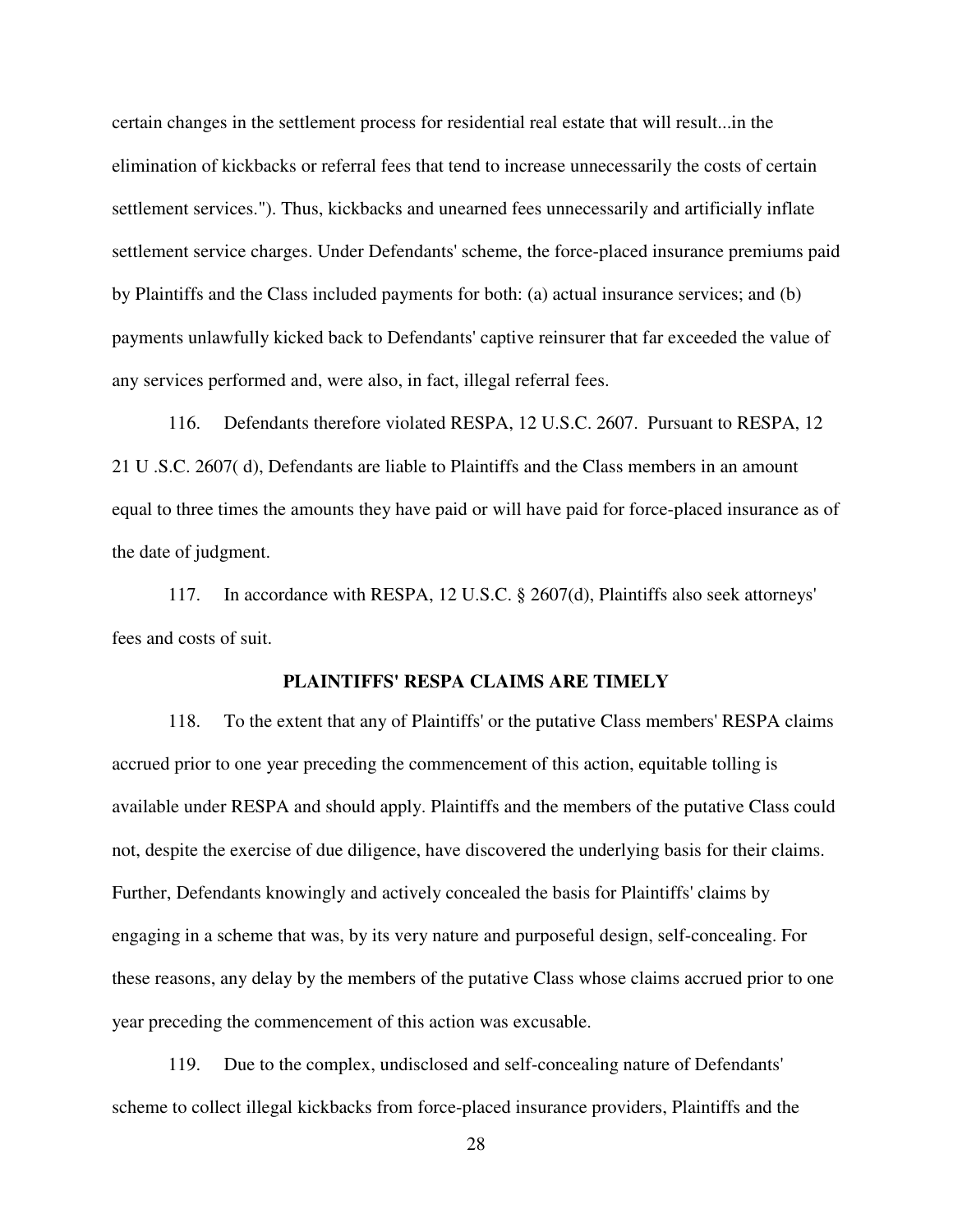putative Class members whose RESPA claims accrued prior to one year preceding the commencement of this action did not possess sufficient information or possess the requisite expertise in order to enable them to discover the true nature of Defendants' unlawful kickback arrangements.

120. Plaintiffs and the putative Class members had no reasonable basis upon which to investigate the validity of any commission and/or reinsurance payments to Defendants and Defendants' affiliates.

121. Indeed, Plaintiffs' and the putative Class members' delay was excusable because they did not discover, and reasonably could not have discovered Defendants' conduct as alleged herein absent specialized knowledge and/or assistance of counsel

122. Further, Defendants engaged in affirmative acts to conceal the facts and circumstances giving rise to the claims asserted herein and made affirmative misrepresentations that are distinct from the actual conduct challenged herein. Defendants used form notices to affirmatively mislead borrowers about Defendants' relationships with force-placed insurance providers, to represent that, rather than a kickback or unearned fee, any payments received from such providers were for actual services rendered, which had no impact upon the borrowers' costs and to falsely represent that its reinsurance arrangements provided for a real transfer of risk when such was not the case.

123. Plaintiffs and the Class did not possess sufficient information to even put them on notice of the true nature of Defendants' captive reinsurance arrangements. The average homebuyer is not an insurance expert. Simply being told that Defendants' selected force-placed insurance provider may "reinsure" with an affiliate of Defendants is insufficient to put the average homebuyer on notice that anything improper or actionable may have occurred with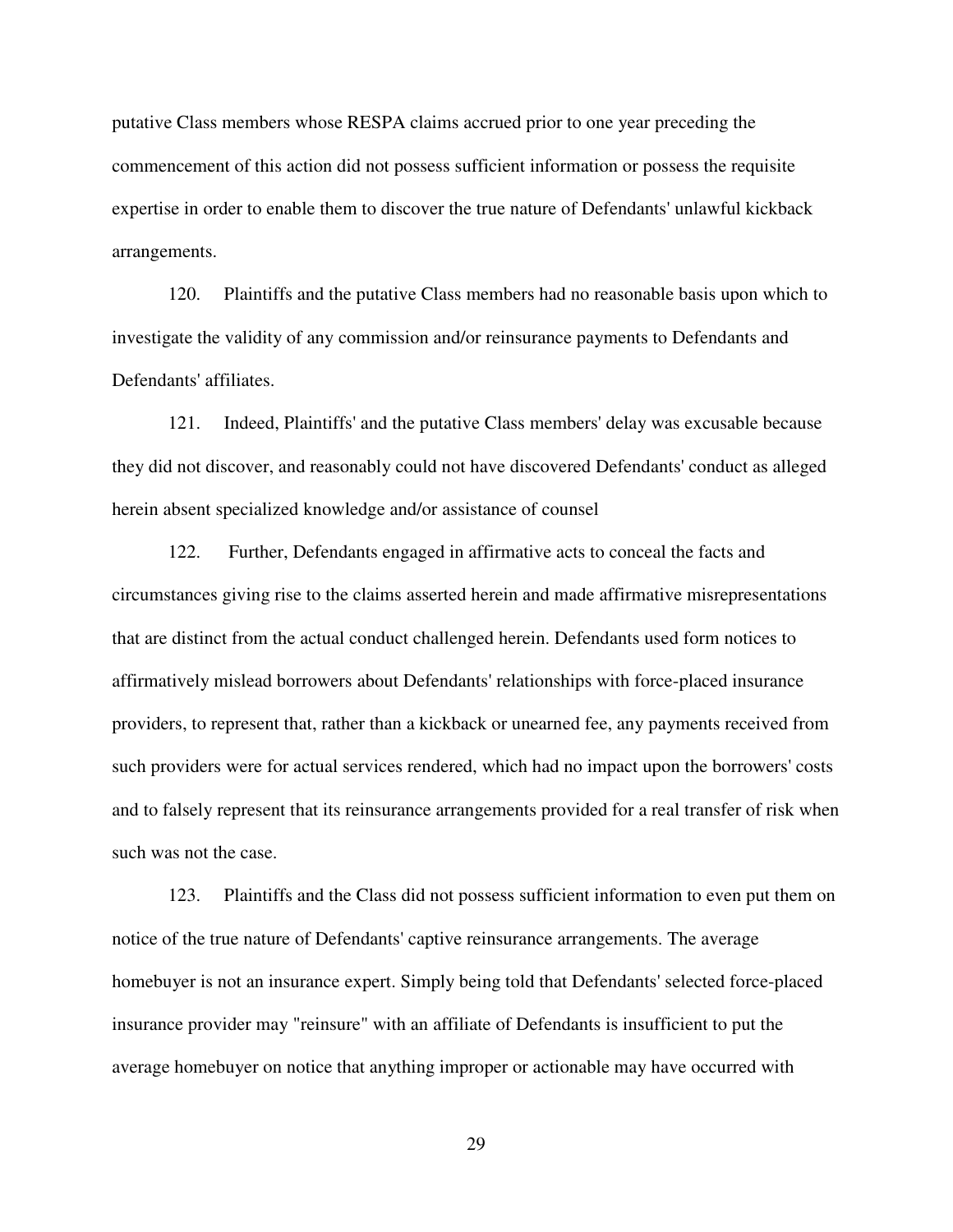respect to that reinsurance or that his/her rights under RESP A may be violated. This is especially so because Defendants made affirmative misrepresentations about the nature of the reinsurance agreements, falsely representing that they provided for real or meaningful risk transfer when they did not. Defendants thus intentionally designed any disclosure provided to its borrowers in such a manner as to conceal from them information sufficient to put them notice of the underlying basis for their claims and affirmatively misrepresent the nature of the arrangements.

124. Additionally, information concerning Defendants' collection of kickbacks from force-placed insurance providers has not been publicly available. As American Banker noted, "banks do not report how much they collect from such payments," and, further, force-placed insurance has been "historically an overlooked niche in the mortgage servicing industry." *See Attorneys General Draw a Bead on Banks' Force-Placed Insurance Policies, supra.*

125. Further, Plaintiffs and the Class members would have been more than hard pressed to discover fully the true contours of Defendants' scheme because, upon information and belief, captive reinsurance companies are often not required to file with the NAIC the type of detailed annual reports usually required of commercial insurance companies. *See, e.g.,* Janis Mara, *Industry News, Wells Fargo, Citibank Under Investigation in Alleged Kickback Schemes,*  March 7, 2005, http://www.alta.org/indynews/news.cfm?newsID=2571. Thus, even the most sophisticated borrower could not, for example, simply contact the NAIC to obtain information on Defendants' affiliated captive reinsurer. One would need a subpoena to obtain such information; and to obtain a subpoena, one would have to file a case.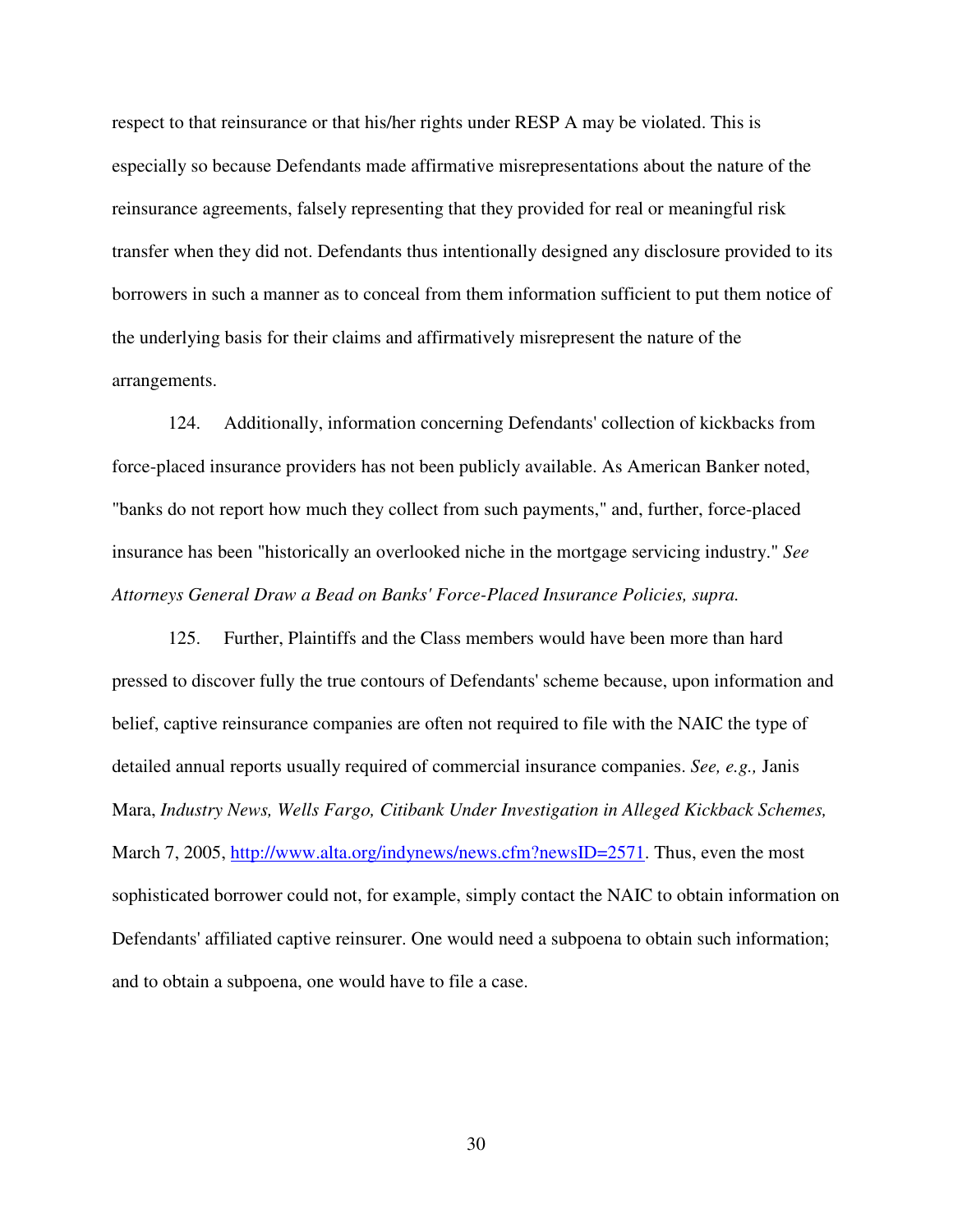126. Because of Defendants' actions and because of the nature of the reinsurance scheme, the absent putative Class members were not put on notice of Defendants' wrongdoing despite exercising due diligence.

127. Because any delay by the absent putative Class members is excusable, it would be inequitable for the Court to apply the one-year limitation period set forth in RESPA § 16, 12 U.S.C.. § 2614 in a way that would preclude the claim of any Plaintiff or absent Class member.

#### **PRAYER FOR RELIEF**

WHEREFORE, plaintiffs respectfully request the following relief:

(1) Certify this case as a class action, appointing plaintiffs as class representatives and counsel as class counsel;

(2) Award damages sustained by Plaintiffs and the Classes as a result of Defendants' breach of the implied covenant of good faith and fair dealing, together with pre-judgment interest;

(3) Find that Defendants have been unjustly enriched and require Defendants to refund all unjust benefits to Plaintiffs and the Class, together with prejudgment interest;

 (4) Declare the provision in the mortgage instrument relating to force-placed insurance to be procedurally and substantively unconscionable and require Defendants to refund an amount equal to all hidden profits or other financial benefits collected from Plaintiffs and the Class, and to rescind all such amounts charged but not yet collected from Plaintiffs and the Class by virtue of the provision;

(5) Award damages, injunctive relief, declaratory relief, attorney's fees, and costs under Florida's Deceptive and Unfair Trade Practices Act;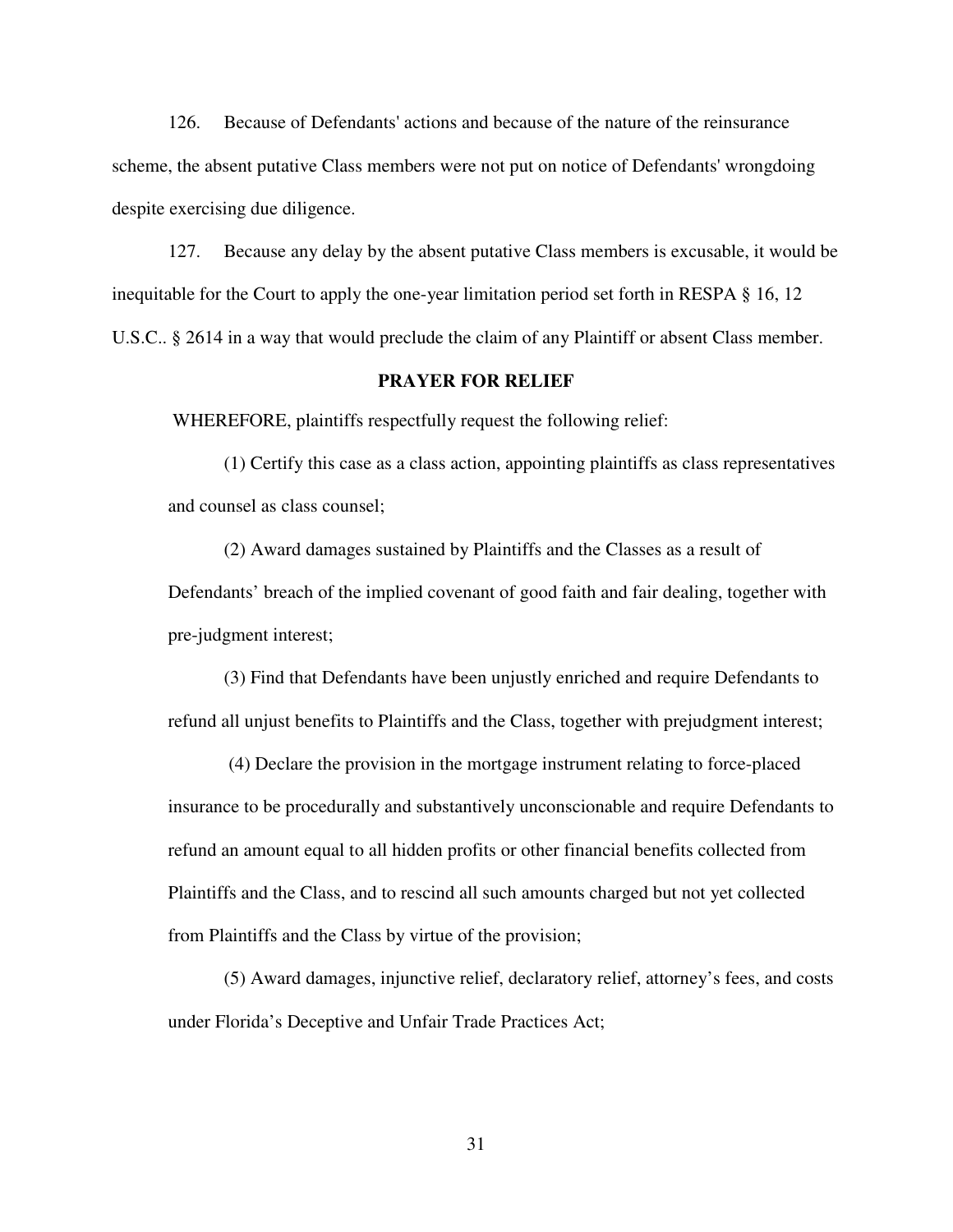(6) Award Plaintiffs and the Class costs and disbursements and reasonable

allowances for the fees of Plaintiff's and the Class's counsel and experts, and

reimbursement of expenses;

(7) Award treble damages as a result of Defendants violation of section 2607 of

the Real Estate Settlement and Procedure Act together with attorney's fees and costs; and

(8) Grant such other and further relief the Court deems just and equitable.

## **DEMAND FOR JURY TRIAL**

Plaintiffs and the Class request a jury trial for any and all Counts for which a trial by jury

is permitted by law.

Dated: June 5, 2012 Respectfully submitted,

/s/ Garrett Barten Alan M. Weisberg, Esq. Florida Bar Number: 479349 Garrett A. Barten, Esq. Florida Bar Number: 55371 **CHRISTOPHER & WEISBERG, P.A.**  200 East Las Olas Boulevard, Suite 2040 Fort Lauderdale, Florida 33301 Phone: 954.828.1488 Fax: 954.828.9122 aweisberg@cwiplaw.com gbarten@cwiplaw.com

Krishna B. Narine Joel C. Meredith **Meredith & Narine**  1521 Locust Street,  $8<sup>th</sup>$  floor Philadelphia, PA 19102 Phone: 215-564-5182 Fax: 215-569-0958 knarine@m-npartners.com jmeredith@m-npartners.com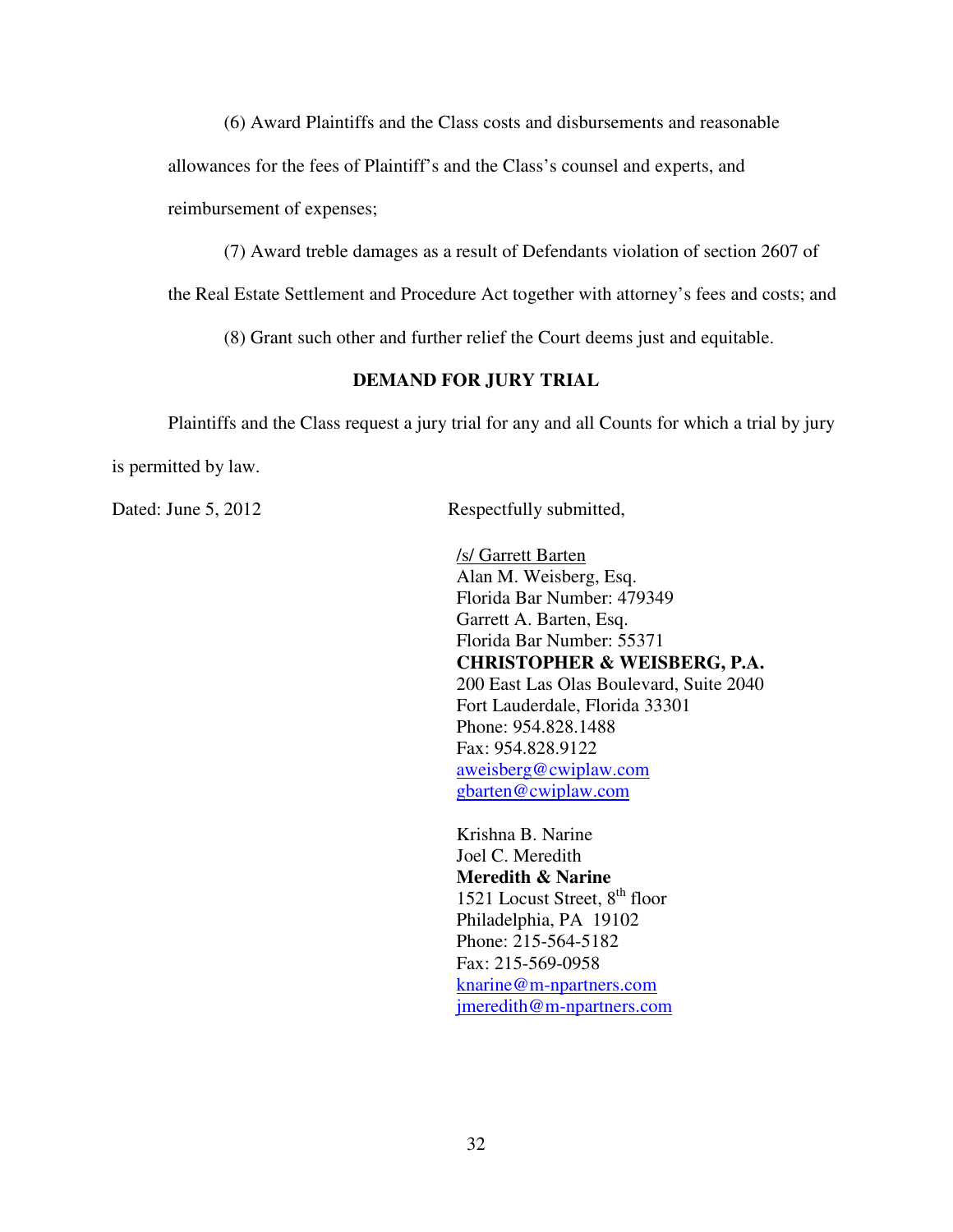Steven A. Kanner Douglas A. Millen **Freed Kanner London & Millen LLC**  2201 Waukegan Road, Suite 130 Bannockburn, IL 60015 Phone: 224-632-4521 Fax: 224-632-4521 skanner@fklmlaw.com dmillen@fklmlaw.com

Anthony D. Shapiro **HAGENS BERMAN SOBOL SHAPIRO LLP**  1918 Eighth Avenue, Suite 3300 Seattle, WA 98101 Phone: (206) 623-7292 Fax: (206) 623-0594 Email: tony@hbsslaw.com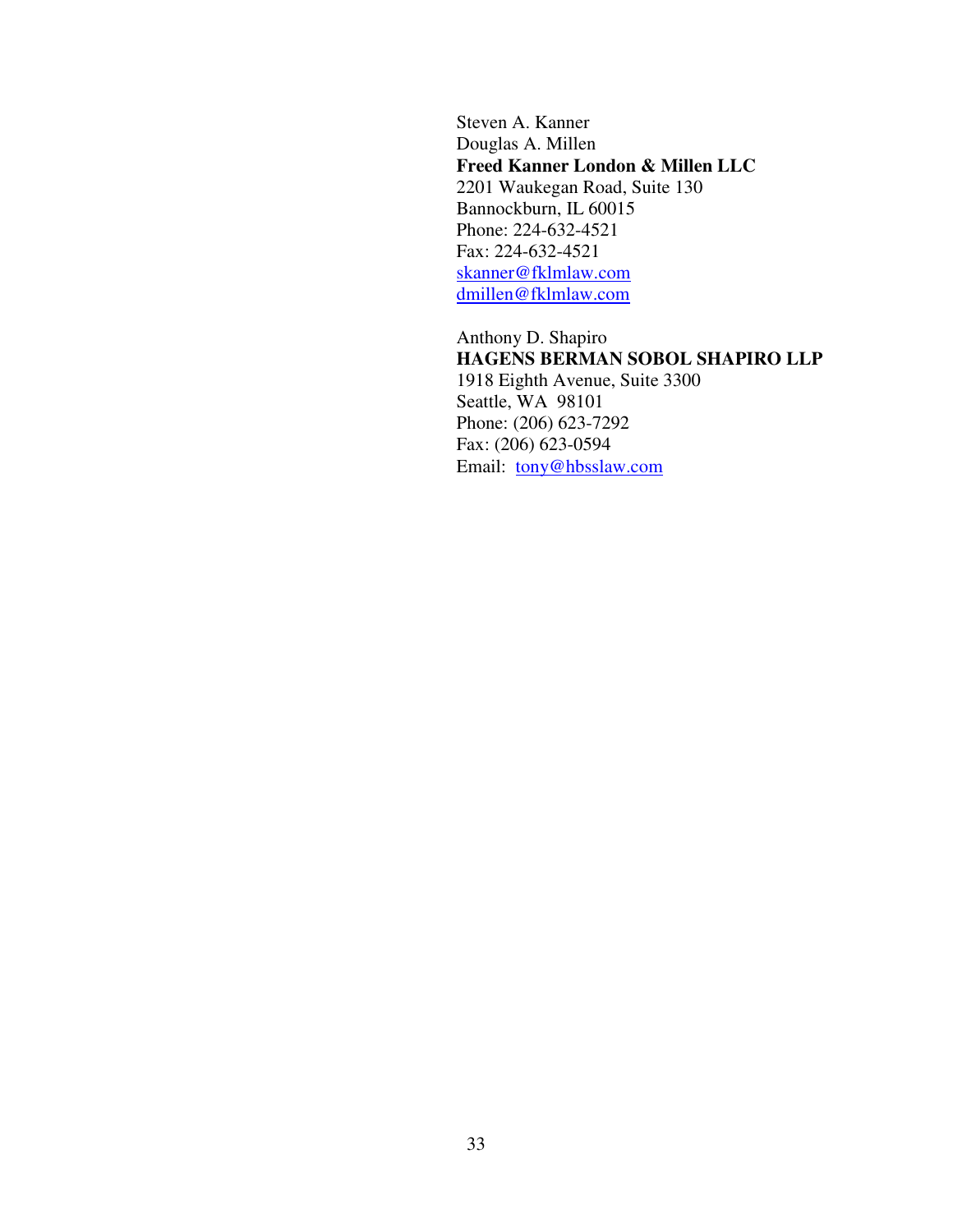# **CERTIFICATE OF SERVICE**

I HEREBY CERTIFY, that a true and correct copy of the foregoing, Amended Complaint was served, via U.S. Mail, on all counsel on the attached service list, on this 5<sup>th</sup> day of June, 2012.

Garrett Barten, Esq.

\_\_\_\_\_\_\_\_\_\_\_\_\_\_\_\_\_\_\_\_\_\_\_\_\_